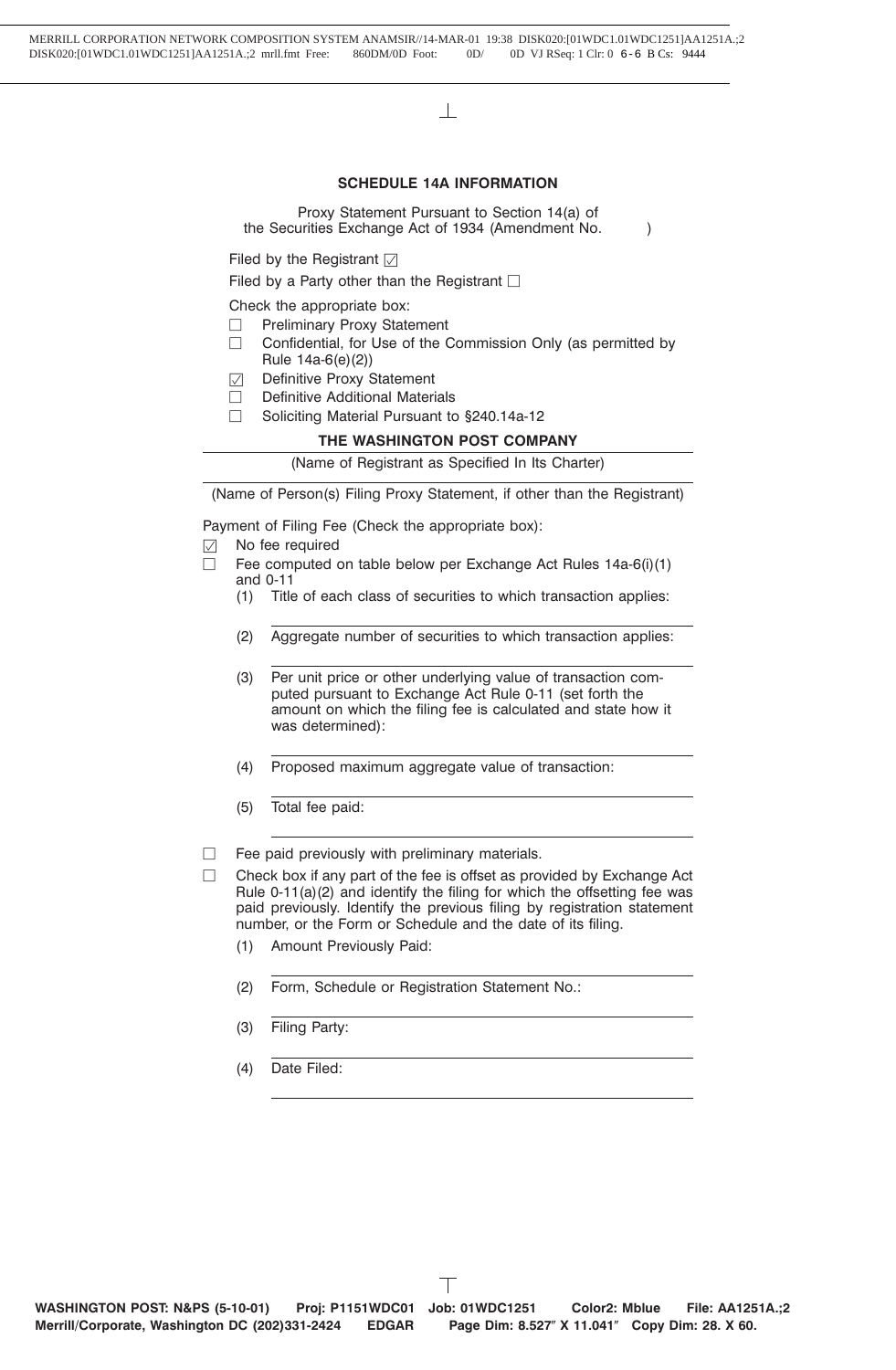# **THE WASHINGTON POST COMPANY**

**1150 15th Street, N.W., Washington D.C. 20071**

March 30, 2001

You are cordially invited to the Company's 2001 Annual Meeting of Stockholders, which will be held in the Ninth Floor Meeting Room, The Washington Post Building, 1150 15th Street, N.W., Washington, D.C., on Thursday, May 10, 2001, at 8:00 o'clock in the morning.

At the meeting there will be a report on the Company's activities, and Directors will be elected for the ensuing year.

It is important that your shares be represented at the meeting. Please sign the accompanying Proxy and return it promptly in the envelope provided. If you plan to attend, kindly so indicate in the space provided on the Proxy. You may also vote your shares by telephone or on the internet. If you choose to vote your shares by telephone or on the internet, please follow the instructions on the enclosed Proxy.

Sincerely yours,

5. Graham

DONALD E. GRAHAM *Chairman*

**WASHINGTON POST: N&PS (5-10-01) Proj: P1151WDC01 Job: 01WDC1251 Color2: Mblue File: BA1251A.;4 Merrill/Corporate, Washington DC (202)331-2424 EDGAR Page Dim: 6.750" X 7.500" Copy Dim: 36. X 41.3**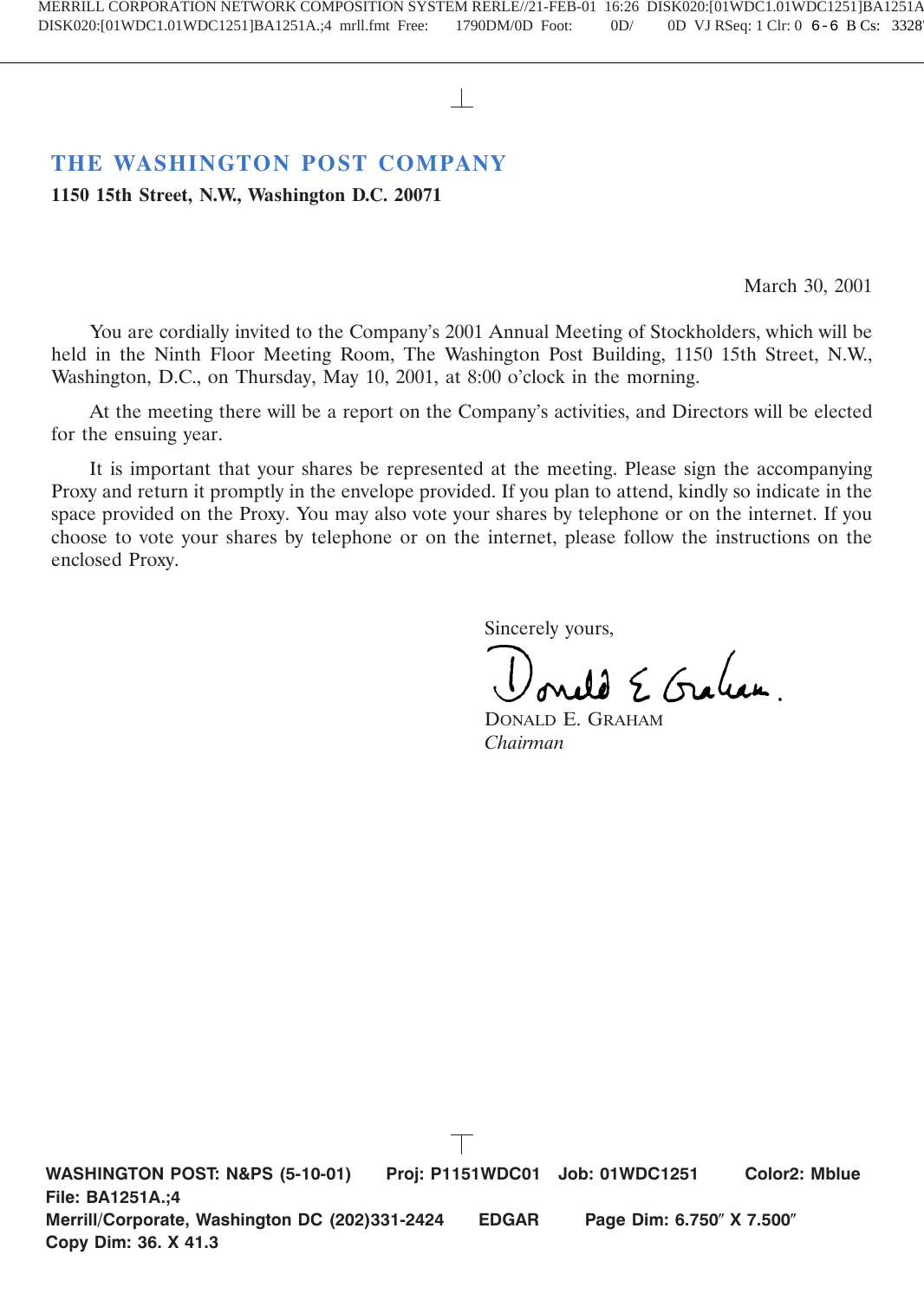# **THE WASHINGTON POST COMPANY**

# **Notice of Annual Meeting of Stockholders/May 10, 2001**

The Annual Meeting of Stockholders of The Washington Post Company will be held in the Ninth Floor Meeting Room, The Washington Post Building, 1150 15th Street, N.W., Washington, D.C., 20071 on Thursday, May 10, 2001, at 8:00 a.m., Eastern Daylight Saving Time, for the following purposes:

1. To elect Directors for the ensuing year, as more fully described in the accompanying Proxy Statement.

2. To transact such other business as may properly come before the meeting or any adjournment thereof.

The Board of Directors has fixed the close of business on March 12, 2001, as the record date for the determination of stockholders entitled to notice of and to vote at the Annual Meeting.

It is important that your shares be represented and voted at the meeting, and you should therefore sign and return your Proxy at your earliest convenience. You may also vote your shares by telephone or on the internet. If you choose to vote your shares by telephone or on the internet, please follow the instructions on the enclosed Proxy. You may revoke your Proxy at any time before it has been voted at the Annual Meeting. You may vote in person at the Annual Meeting even if you returned a Proxy, provided that you first revoke your Proxy.

By Order of the Board of Directors,

DIANA M. DANIELS, *Secretary*

Washington, D. C., March 30, 2001

**WASHINGTON POST: N&PS (5-10-01) Proj: P1151WDC01 Job: 01WDC1251 Color2: Mblue File: BB1251A.;4 Merrill/Corporate, Washington DC (202)331-2424 EDGAR Page Dim: 6.750" X 7.500" Copy Dim: 36. X 41.3**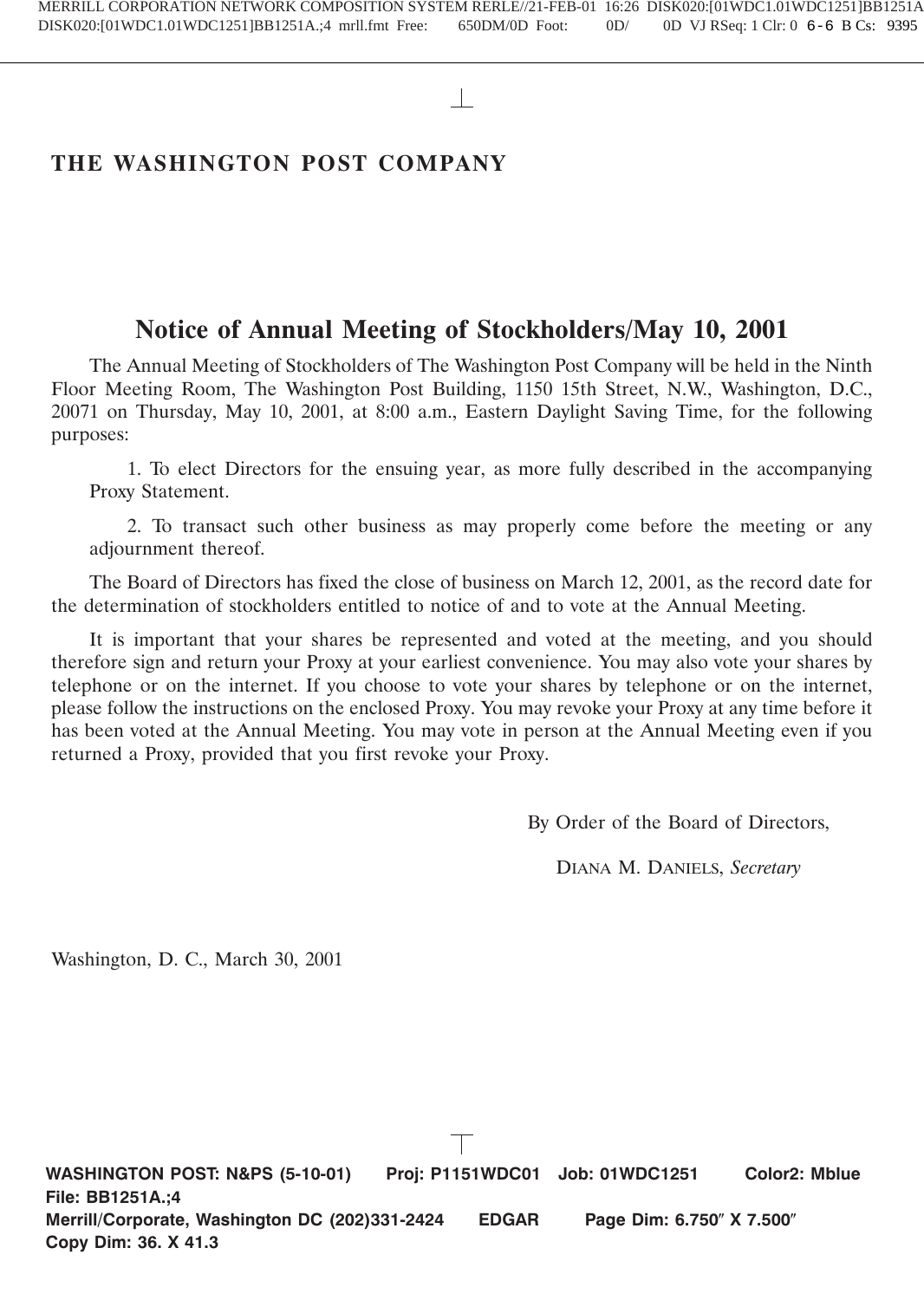# **THE WASHINGTON POST COMPANY**

**1150 15th Street, N.W., Washington D.C. 20071**

# **PROXY STATEMENT**

March 30, 2001

The accompanying Proxy is solicited by the Board of Directors of The Washington Post Company (hereinafter called the ''Company'') for use at the Annual Meeting of Stockholders to be held on Thursday, May 10, 2001, and at any adjournment or adjournments thereof. A Proxy may be revoked at any time before it is voted at the meeting. Solicitation of proxies will be made by the Company's management through the mail, in person or by facsimile or telephone, without additional compensation being paid to such members of the Company's management, and the cost of such solicitation will be borne by the Company. In addition, the Company will request brokers and other custodians, nominees and fiduciaries to forward proxy cards and proxy soliciting material to the beneficial owners of shares held of record by such persons, and the Company will reimburse them for their expenses in so doing.

This Proxy Statement and the accompanying Proxy, together with a copy of the Annual Report of the Company for the fiscal year ended December 31, 2000, are being mailed to the stockholders on March 30, 2001. The Company has also filed with the Securities and Exchange Commission a report on Form 10-K for such fiscal year, a copy of which will be furnished without charge (except for exhibits) to any stockholder upon his or her written request addressed to the Treasurer of the Company at the address shown above. No material contained in either of such reports is to be considered a part of the proxy soliciting material.

As of the close of business on March 12, 2001, the record date for the Annual Meeting, the Company had outstanding and entitled to vote 1,722,250 shares of Class A Common Stock (hereinafter called ''Class A Stock'') and 7,762,182 shares of Class B Common Stock (hereinafter called ''Class B Stock''), each of which is entitled to one vote upon all matters on which such class of stock is entitled to vote. Only stockholders of record at the close of business on March 12, 2001, are entitled to vote at the Annual Meeting or at any adjournment thereof.

As of the date of this Proxy Statement the only matter that the Board of Directors expects to present to the Annual Meeting is the election of Directors for the ensuing year. Information with respect to the principal holders of the Class A Stock and the Class B Stock is given below.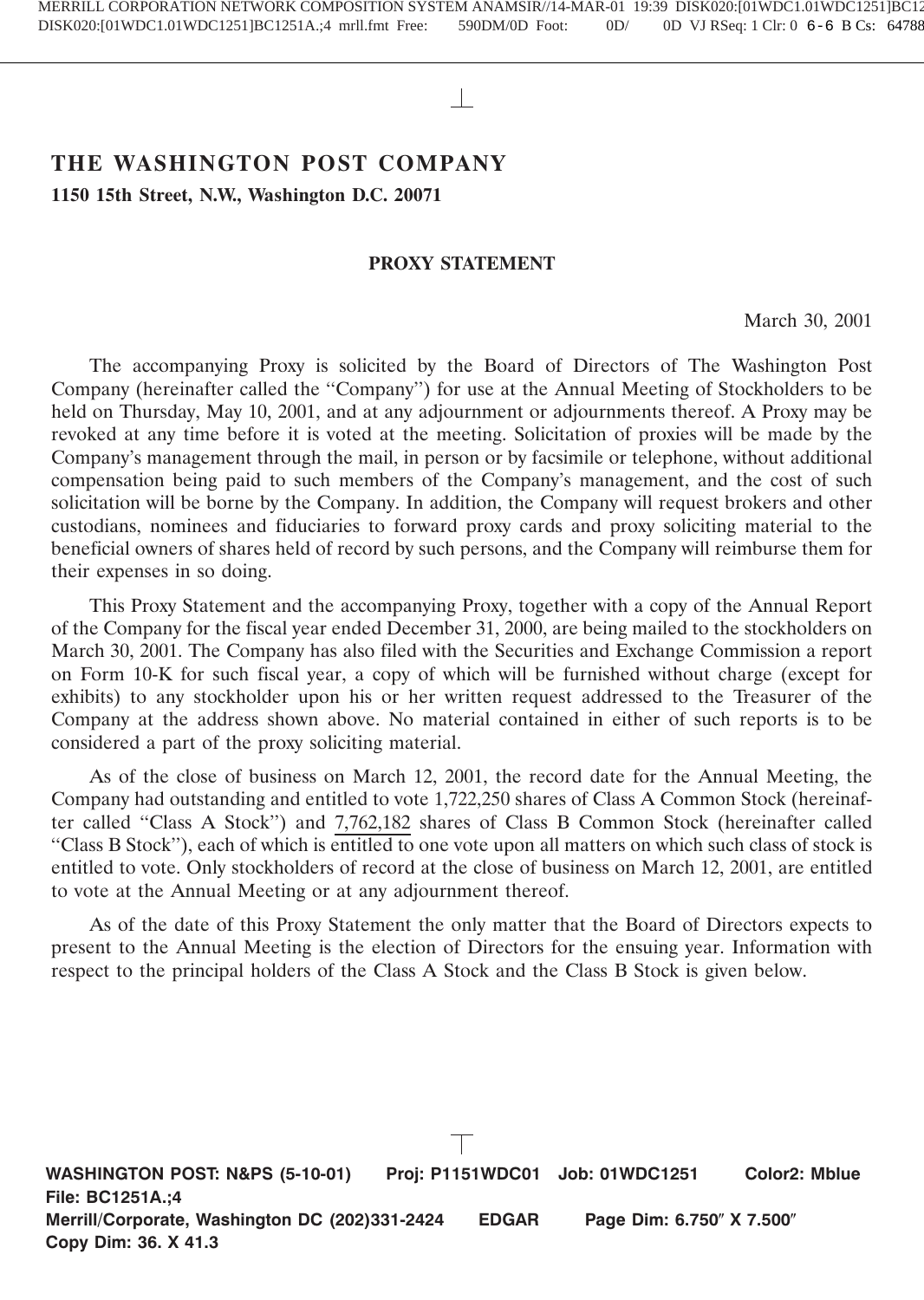# **ELECTION OF DIRECTORS**

A Board of ten Directors is to be elected, seven by the holders of Class A Stock voting separately as a class and three by the holders of Class B Stock voting separately as a class. All Directors will hold office until the next Annual Meeting of Stockholders and until their respective successors shall have been elected and shall have qualified or as otherwise provided in the By-laws of the Company.

Each Class A Stock Proxy and each Class B Stock Proxy executed and returned by a stockholder will be voted for the election of the respective Directors hereinafter shown as nominees for each respective class of stock, unless otherwise indicated on such Proxy. In the event that any nominee withdraws or for any reason is not able to serve as a Director, the persons named in the accompanying Proxy will either vote for such other person as the Board of Directors may nominate or will not vote for anyone to replace such nominee. The Board of Directors knows of no reason which would cause any nominee to be unable to act or to refuse to accept nomination or election. Directors will be elected by a plurality of the votes cast. Any shares not voted (whether by abstention, broker non-vote or otherwise) have no impact on the vote.

# **NOMINEES FOR ELECTION BY CLASS A STOCKHOLDERS**

Mr. William J. Ruane will not be standing for re-election this year, having reached the mandatory retirement age for directors who do not also hold Class A Stock.

# **Warren E. Buffett**

Mr. Buffett, age 70, has for more than fifteen years been Chairman of the Board and Chief Executive Officer of Berkshire Hathaway Inc. (insurance underwriting, newspaper publishing and various manufacturing and marketing activities). He was elected a Director of the Company in May 1996 and serves as Chairman of the Finance Committee and is a member of the Executive Committee of the Board. Mr. Buffett also served as a Director of the Company between 1974 and 1986. He is a director of Berkshire Hathaway Inc., The Coca-Cola Company and The Gillette Company. Mr. Buffett is also a Life Trustee of Grinnell College and The Urban Institute, a trustee of The Business Enterprise Trust and a member of The American Academy of Arts and Sciences.

# **Barry Diller**

Mr. Diller, age 59, has for the last three years been Chairman of the Board and Chief Executive Officer of USA Networks, Inc. (an information, entertainment and direct selling holding company). Before assuming his present position, Mr. Diller had served as Chairman and Chief Executive Officer of HSN, Inc. (1996-1998), Silver King Communications (1995),

**WASHINGTON POST: N&PS (5-10-01) Proj: P1151WDC01 Job: 01WDC1251 Color2: Mblue File: CA1251A.;51 Merrill/Corporate, Washington DC (202)331-2424 EDGAR Page Dim: 6.750" X 7.500" Copy Dim: 36. X 41.3**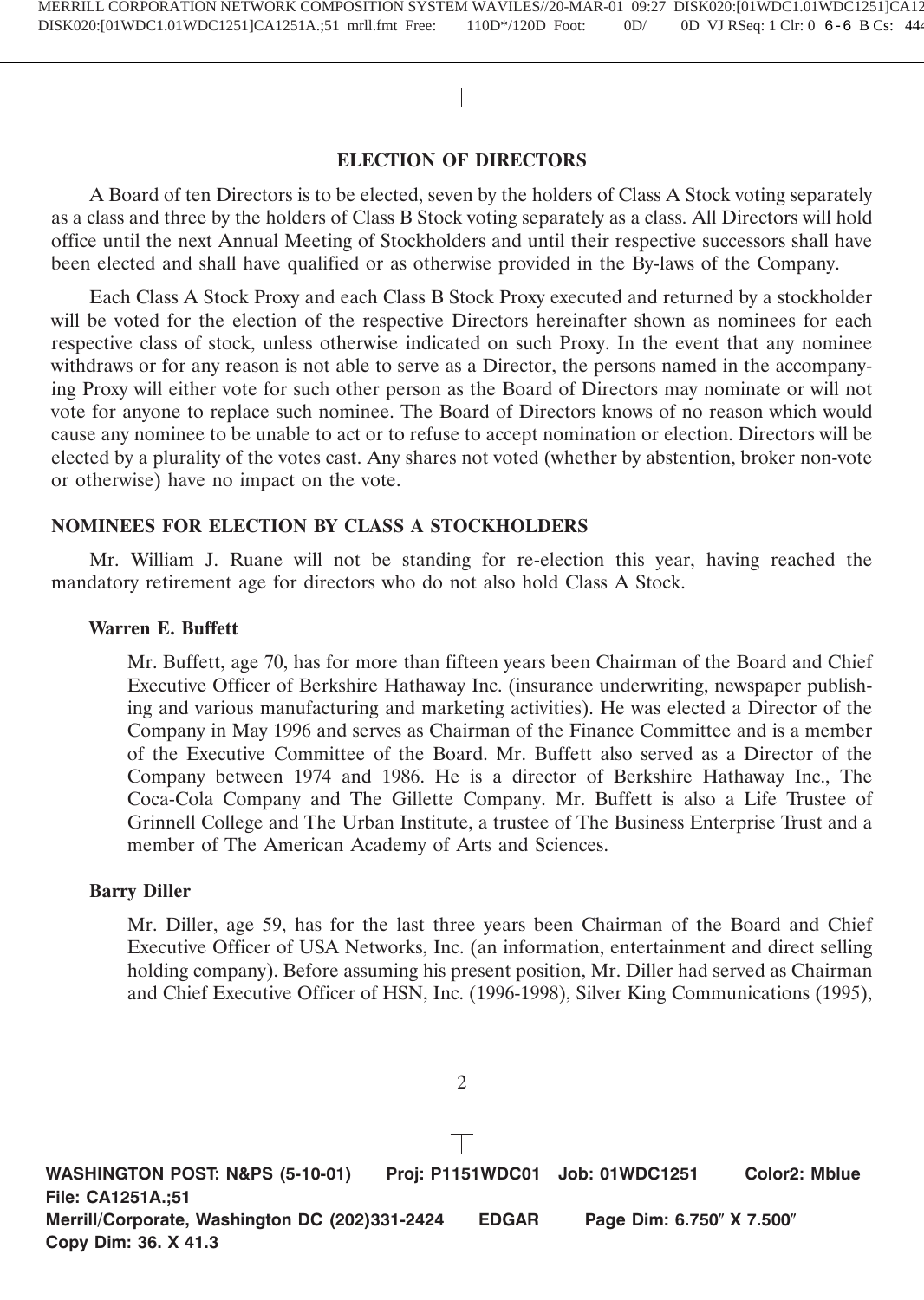QVC, Inc. (1992-1994), and Fox, Inc. (1984-1992), and as Chairman of the Board of Home Shopping Network, Inc. (1995). Prior to joining Fox, Inc., he served for ten years as Chairman of the Board of Directors of Paramount Pictures Corporation. Before joining Paramount, Mr. Diller served as Vice President of Prime Time Television for ABC Entertainment. Mr. Diller was elected a Director of the Company in September 2000. He is a director of Ticketmaster, Inc. Mr. Diller also serves on the boards of the New York Public Library, Conservation International, the Museum of Television and Radio, and Channel 13/WNET. He is a member of the Board of Trustees of New York University and serves on the boards of a number of other educational and not-for-profit organizations.

# **George J. Gillespie, III**

Mr. Gillespie, age 70, has since 1963 been a partner in Cravath, Swaine & Moore, which is one of several law firms retained by the Company in 1999 and 2000 and which it proposes to retain in 2001. He has been a Director of the Company since 1974 and is a member of the Finance Committee of the Board. Mr. Gillespie is also a director of White Mountain Holdings, Inc., and the National Multiple Sclerosis Society, a director and Chairman of the Executive Committee of the Madison Square Boys & Girls Club, a director and President of the John M. Olin Foundation, Inc., and a director and President of the Pinkerton Foundation. Mr. Gillespie also serves on the boards of a number of other foundations, educational institutions, and charitable organizations.

# **Donald E. Graham**

Mr. Graham, age 55, has been Chairman of the Board of the Company since September 1993 and Chief Executive Officer of the Company since May 1991. Mr. Graham served as President of the Company between May 1991 and September 1993. He also was Publisher of The Washington Post for 21 years, a position he has held between 1979 and 2000. Mr. Graham has been a Director of the Company since 1974 and is a member of the Finance and Executive Committees of the Board. He is the son of Katharine Graham, who is a Director and Chairman of the Executive Committee of the Company. By virtue of his ownership of 15.1% of the outstanding Class A Stock of the Company, his right to control the vote, as a trustee of a certain family trust, of an additional 14.3% of such stock, together with the ownership right of his mother, Katharine Graham, of an additional 30.8% of such stock, Donald and Katharine Graham effectively vote a total of 60.2% of the Class A shares. Mr. Graham is a trustee of the Federal City Council and the Philip L. Graham Fund, and he serves as Chairman and a director of DC College Access Program and as a director of The Summit Fund of Washington.

**WASHINGTON POST: N&PS (5-10-01) Proj: P1151WDC01 Job: 01WDC1251 Color2: Mblue File: CA1251A.;51 Merrill/Corporate, Washington DC (202)331-2424 EDGAR Page Dim: 6.750" X 7.500" Copy Dim: 36. X 41.3**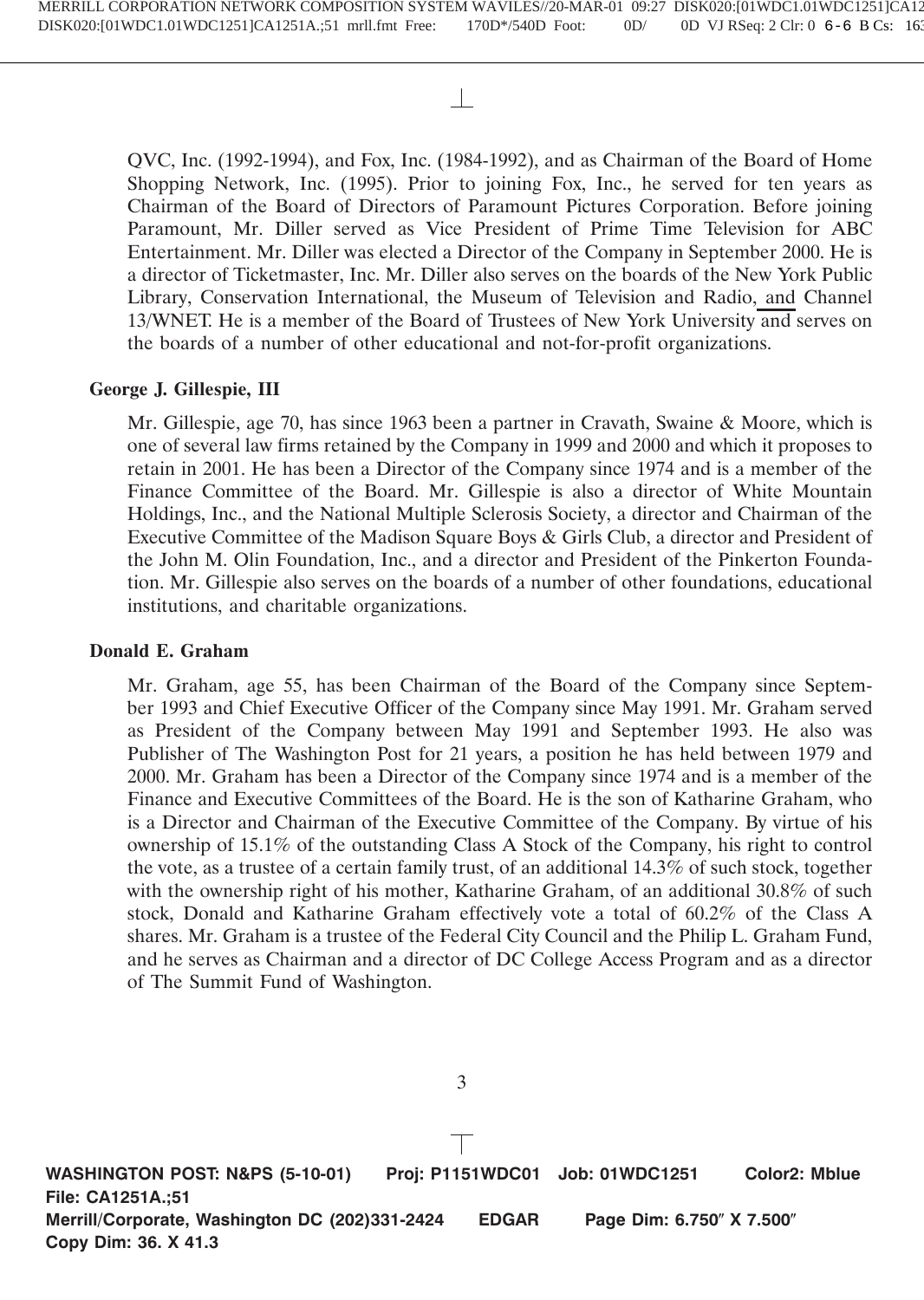# **Katharine Graham**

Mrs. Graham, age 83, has been Chairman of the Executive Committee since September 1993. In September 1993, Mrs. Graham stepped down as Chairman of the Board, a position she had held since 1973. Mrs. Graham and her son, Donald Graham, effectively vote a total of 60.2% of the Class A shares (see above). Mrs. Graham has been a Director of the Company since 1957 and is a member of the Finance Committee and Chairman of Executive Committee of the Board. Mrs. Graham is also a director of the Council for Aid to Education, a trustee of the Philip L. Graham Fund, the Campaign to End Teen Pregnancy and The Urban Institute, and a Life Trustee of the University of Chicago.

# **Richard D. Simmons**

Mr. Simmons, age 66, has been retired since June 1991; prior to his retirement he had been President and Chief Operating Officer of the Company for nearly ten years. Since September 1981, he has been a Director of the Company and is a member of the Finance Committee and until May 1996 was a member of the Compensation Committee of the Board of Directors. Through March 1996, Mr. Simmons served as President of International Herald Tribune, S.A., a French publishing company owned jointly by the Company and The New York Times Company, a position he had held since 1989. Mr. Simmons is a director of Union Pacific Corporation and a Council Member of the White Burkett Miller Center of Public Affairs at the University of Virginia.

# **George W. Wilson**

Mr. Wilson, age 64, has for more than twenty years been President and Chief Executive Officer of Newspapers of New England, Inc., Newspapers of New Hampshire, Inc., Newspapers of Massachusetts, Inc. and President of the Concord Monitor, which is published in Concord, N.H. He was elected a Director of the Company in September 1985 and serves as Chairman of the Compensation Committee of the Board of Directors. Mr. Wilson is also Chairman of the Board of Trustees of The Newspaper Foundation (New Hampshire).

# **NOMINEES FOR ELECTION BY CLASS B STOCKHOLDERS**

# **Daniel B. Burke**

Mr. Burke, age 72, has been retired since February 1994; prior to his retirement he had been President and Chief Executive Officer of Capital Cities/ABC, Inc., a leading media company. He has been a member of the Board of Directors of the Company since May 1996

**WASHINGTON POST: N&PS (5-10-01) Proj: P1151WDC01 Job: 01WDC1251 Color2: Mblue File: CA1251A.;51 Merrill/Corporate, Washington DC (202)331-2424 EDGAR Page Dim: 6.750" X 7.500" Copy Dim: 36. X 41.3**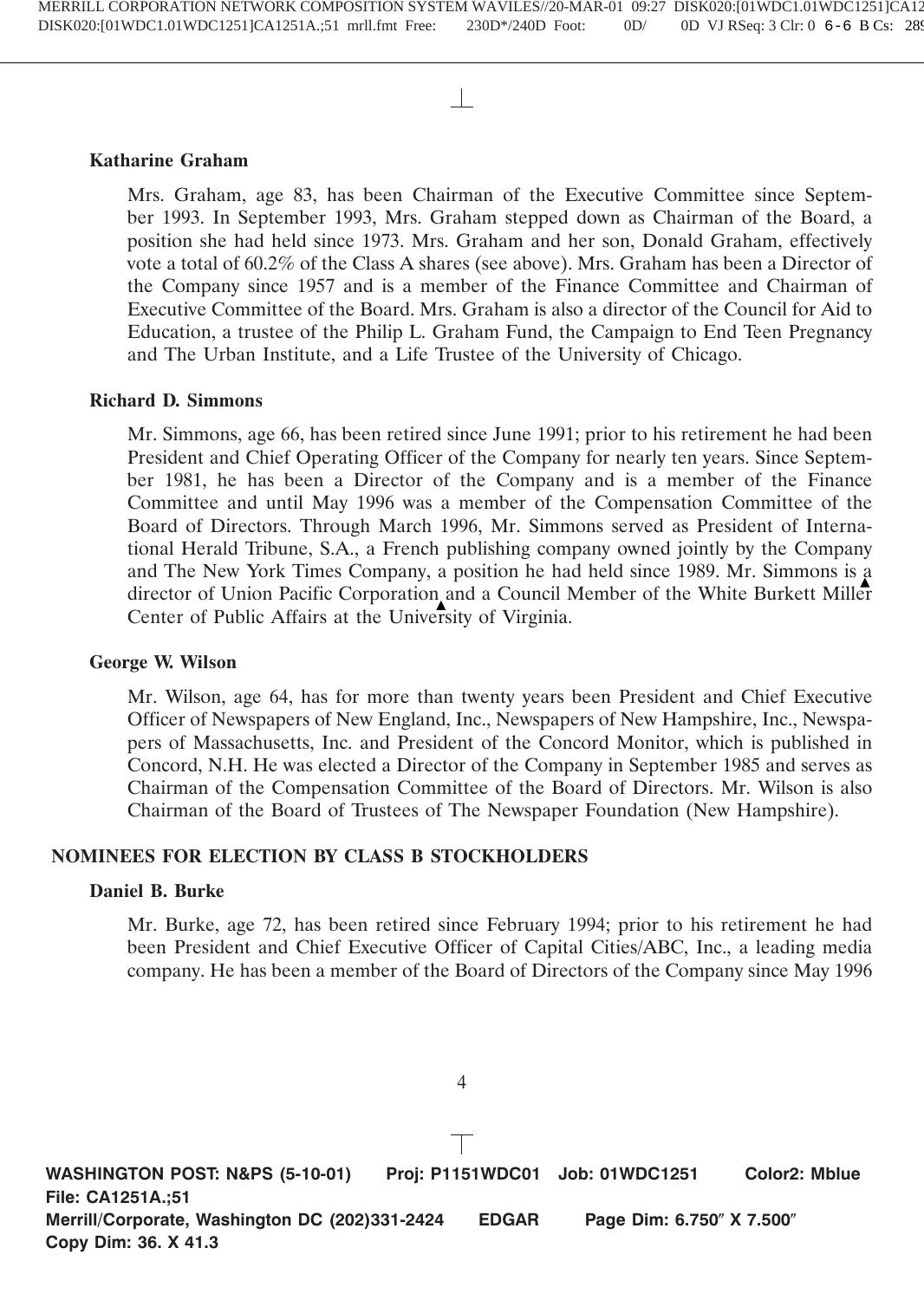and serves as Chairman of the Audit Committee and is a member of the Compensation Committee of the Board. Mr. Burke is also a director of Darden Restaurants.

# **Ralph E. Gomory**

Mr. Gomory, age 71, has since 1989 been President of the Alfred P. Sloan Foundation, a charitable foundation. Before assuming his present position he had served for thirty years with IBM Corporation, where he was Senior Vice President for Science and Technology from 1986 to 1989 after having been Senior Vice President and Director of Research since 1970. He became a Director of the Company in July 1989 and is a member of the Audit Committee of the Board. In addition he is a director of Ashland Oil, Inc., Lexmark International, Inc., and Polaroid Corporation. Mr. Gomory is also a member of the National Academy of Sciences and the National Academy of Engineering.

# **Donald R. Keough**

Mr. Keough, age 74, has been Chairman of Allen & Company Incorporated since April 1993 following his retirement as President, Chief Operating Officer and a director of The Coca-Cola Company, a major international beverage company. He has been a Director of the Company since 1989 and is a member of the Compensation Committee and was until May 1996 a member of the Audit Committee of the Board. He is also a director of McDonald's Corporation, USA Networks, Inc., YankeeNets LLC and H.J. Heinz Company. Mr. Keough is a Life Trustee of the University of Notre Dame, and a trustee of Morehouse School of Medicine, The Atlanta Opera and St. Joseph's Health Systems, and serves on the boards of a number of other educational institutions and charitable organizations.

The standing committees of the Board include an Audit Committee, a Compensation Committee, an Executive Committee and a Finance Committee. The Board does not have a nominating committee.

The Audit Committee recommends the independent accountants appointed by the Board to audit the consolidated financial statements of the Company, which includes an inspection of the books and accounts of the Company, and reviews with such accountants the scope of their audit and their report thereon, including any questions and recommendations that may arise relating to such audit and report or the Company's internal accounting and auditing procedures. During 2000, Messrs. Daniel Burke, Ralph Gomory and William Ruane served as members of the Audit Committee and, until her retirement from the Board in May 2000, Mrs. Barbara Preiskel chaired the Audit Committee. Commencing in May 2000, Mr. Daniel B. Burke chaired the Audit Committee. Mrs. Preiskel and Messrs. Burke and Gomory are ''independent'' as defined by the New York Stock Exchange rules. In June 1999 and again in May 2000, the Board of Directors of the Company

**WASHINGTON POST: N&PS (5-10-01) Proj: P1151WDC01 Job: 01WDC1251 Color2: Mblue File: CA1251A.;51 Merrill/Corporate, Washington DC (202)331-2424 EDGAR Page Dim: 6.750" X 7.500" Copy Dim: 36. X 41.3**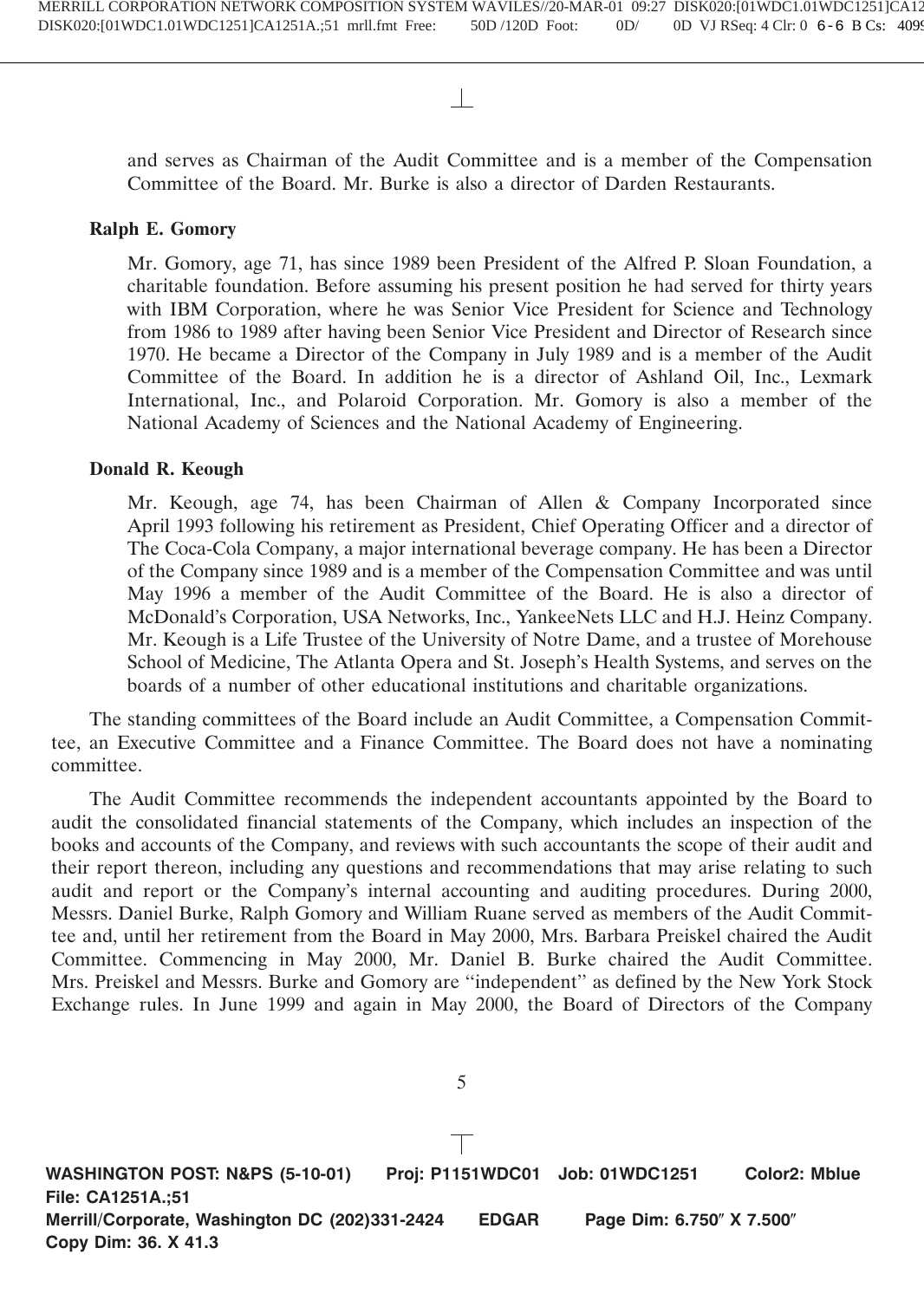determined, in its business judgment, that Mr. Ruane's position as chairman of the board and a principal owner of Ruane, Cunniff & Co., one of two firms that manages the investment of the Company's retirement funds would not interfere with his exercise of independent judgment. The Audit Committee met twice in 2000.

The Compensation Committee considers and approves the Company's incentive compensation and bonus programs, and specifically approves all salaries of \$200,000 or more per year, all incentive compensation awards and all other bonuses (other than sales bonuses) of \$20,000 or more, and also awards stock options. During 2000 the Compensation Committee held five meetings.

The Executive Committee has and may exercise all of the powers of the Board delegable by law in the management of the business and affairs of the Company. During 2000 the Executive Committee met six times.

The Finance Committee considers and makes recommendations to the Board relating to dividend policy, major acquisitions and dispositions of businesses, incurrence of indebtedness, selection of managers of defined benefit plan assets, stock repurchase programs and certain other financial matters. The Finance Committee met once in 2000.

During 2000 the Board held six regular bi-monthly meetings. Each of the persons nominated by the Board for election as a Director and who served as a Director in 2000 attended at least 75% of the aggregate of the total number of meetings held during 2000 of the Board and of the committees on which he or she served, with the exception of Mr. Diller who was first elected to the Board on September 14, 2000.

# **Compensation of Directors**

The only Directors of the Company who are compensated for serving in that capacity are those who are not employees of the Company or its subsidiaries. Each such person received an annual fee of \$50,000 for service as a Director in 2000 and an additional \$5,000 for service as chairman of a committee of the Board. The Company reimburses all such Directors for their expenses incurred in attending Board and committee meetings.

The Company has in place a voluntary fee deferral plan for Directors of the Company. The plan provides an opportunity for participants to elect to defer the receipt of all or a portion of the fees received for service as a Director. Elections to defer must be filed in advance of earning such fees. Deferred amounts will earn investment credits in accordance with participant elections from a choice of investment indexes. Deferred amounts will be payable at retirement or such other future date as specified by the participant at the time of election.

**WASHINGTON POST: N&PS (5-10-01) Proj: P1151WDC01 Job: 01WDC1251 Color2: Mblue File: CA1251A.;51 Merrill/Corporate, Washington DC (202)331-2424 EDGAR Page Dim: 6.750" X 7.500" Copy Dim: 36. X 41.3**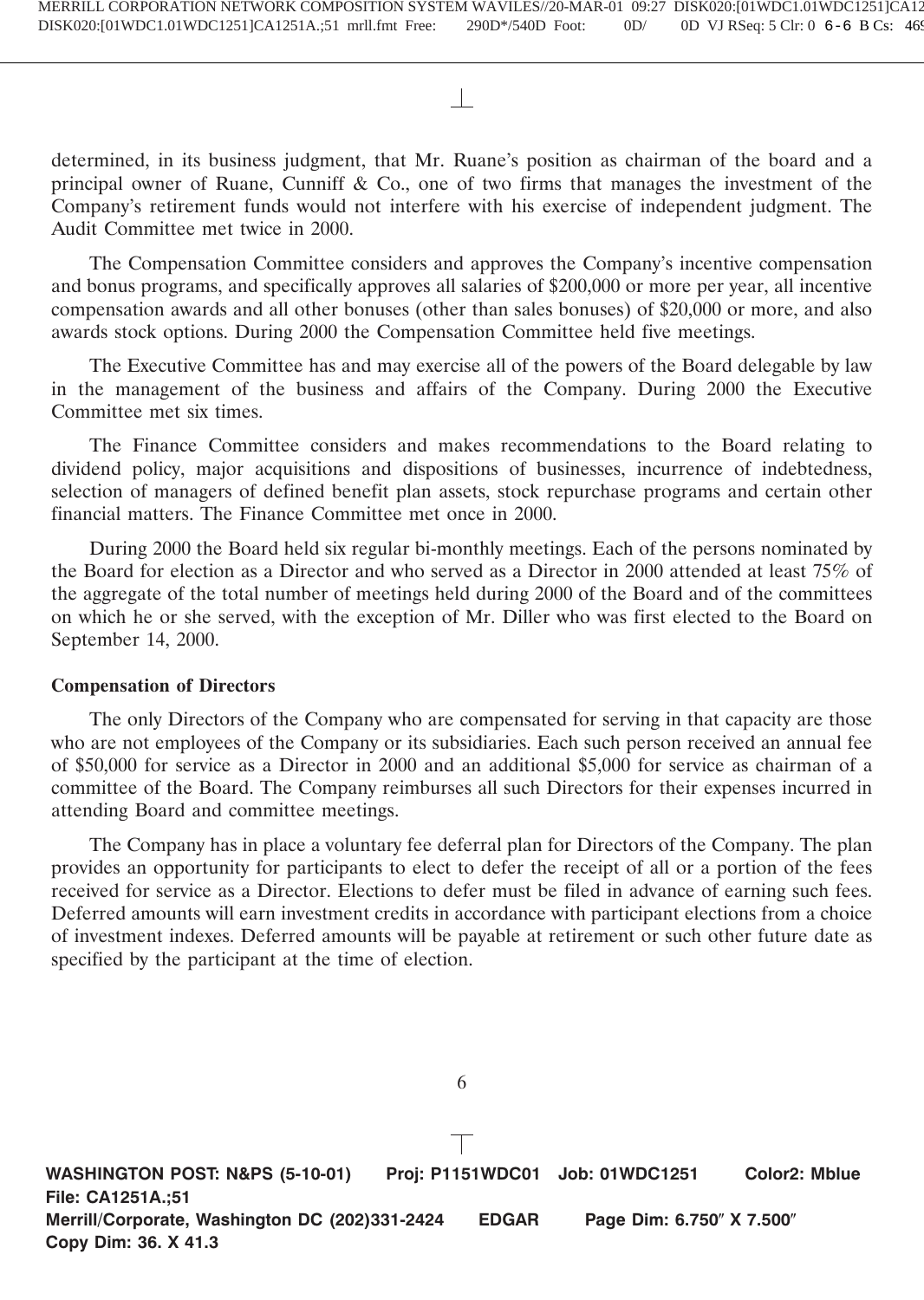# **Stockholder Proposals**

The Securities and Exchange Commission requires the Company to submit to a vote at its annual meetings, and to include in its proxy materials for such meetings, stockholder proposals meeting the requirements of the Commission's proxy rules if such proposals are submitted in a timely fashion by stockholders entitled to vote thereon. Eligible proposals intended to be submitted to the Company's annual meeting to be held in 2002 must be received by the Secretary of the Company at its offices in Washington, D.C., no later than December 3, 2001.

Holders of Class B Stock are entitled to vote only for the election of 30% of the members of the Board of Directors (and, if required by the rules of the New York Stock Exchange, on management proposals to reserve shares for stock options or to acquire the stock or assets of other companies under certain circumstances). In accordance with the rules of the Securities and Exchange Commission, proposals submitted on other matters by holders of Class B Stock have not been and will not be included in the Company's proxy materials for annual meetings.

### **Stock Holdings of Certain Beneficial Owners and Management**

The information in the following two tables relates to each person who on February 1, 2001, was a ''beneficial owner'' (as defined under the proxy rules of the Securities and Exchange Commission) of more than 5% of the Company's Class A or Class B Stock. Under the proxy rules a person is deemed to be the ''beneficial owner'' of stock if such person has (or shares) either investment power or voting power over such stock, or has (or shares) the right to acquire such stock within 60 days by any of a number of means, including the conversion of another security which is convertible into such stock. A substantial number of shares of the Company's Class A and Class B Stock is held in trusts or subject to other agreements which provide for the sharing of investment power, voting power or both among several persons, each of whom is deemed by the Securities and Exchange Commission to be a ''beneficial owner'' of the shares so held. Furthermore, in many cases such persons do not include the beneficiary of the trust who, although not deemed to be a ''beneficial owner'' in the absence of voting or investment power over the shares, is nevertheless shown below as a beneficial owner because of the beneficiary's economic interest in the shares. In addition, since all the shares of Class A Stock are convertible at the option of the holder into Class B Stock on a share-for-share basis, each ''beneficial owner'' of shares of Class A Stock is deemed by the Securities and Exchange Commission to be a ''beneficial owner'' of the same number of shares of Class B Stock; in indicating below a person's ''beneficial ownership'' of shares of Class B Stock it has been assumed that such person has converted into Class B Stock all shares of Class A Stock of which such person is a ''beneficial owner''. For these reasons there is very substantial duplication in the numbers of shares and percentages shown in the following table.

**WASHINGTON POST: N&PS (5-10-01) Proj: P1151WDC01 Job: 01WDC1251 Color2: Mblue File: CA1251A.;51 Merrill/Corporate, Washington DC (202)331-2424 EDGAR Page Dim: 6.750" X 7.500" Copy Dim: 36. X 41.3**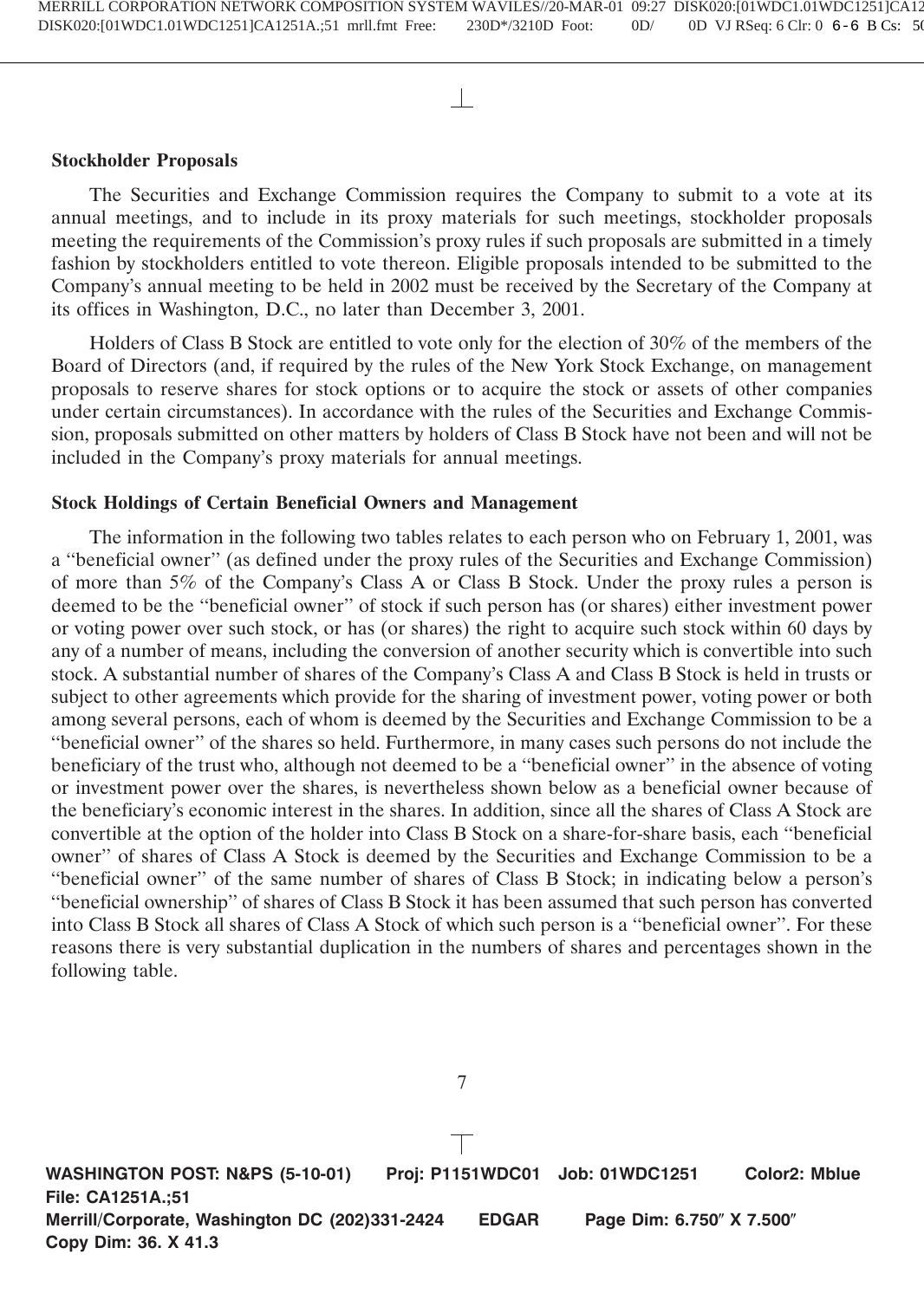# **Principal Holders of Stock**

| Name and Address of                                                             | Shares $(\%)$        |                       |  |
|---------------------------------------------------------------------------------|----------------------|-----------------------|--|
| <b>Beneficial Owner</b>                                                         | <b>Class A Stock</b> | <b>Class B Stock*</b> |  |
| 1150 15 <sup>th</sup> Street, N.W.                                              | 536,257(30.8%)       | 751,414(7.9%)         |  |
| Washington, D.C.                                                                |                      |                       |  |
| 1150 $15th$ Street, N.W.                                                        | 941,469(54.1%)       | 3,340,879(35.3%)      |  |
| Washington, D.C.                                                                |                      | **                    |  |
| William W. $Graham(c)(j) \dots \dots \dots \dots \dots \dots \dots \dots \dots$ | 227,627(13.1%)       |                       |  |
| Suite 401 11661                                                                 |                      |                       |  |
| San Vincente Blvd.                                                              |                      |                       |  |
| Los Angeles, California                                                         | 309,889(17.8%)       | **                    |  |
| 18 E. 78th Street                                                               |                      |                       |  |
| New York, N.Y.                                                                  |                      |                       |  |
|                                                                                 | 404,874(23.3%)       | 570,834(6.0%)         |  |
| 790 Madison Avenue                                                              |                      |                       |  |
| Suite 401                                                                       |                      |                       |  |
| New York, New York 10021                                                        |                      |                       |  |
| George J. Gillespie, III(f)(j)                                                  | 455,523(26.2%)       | 1,164,871(12.3%)      |  |
| 825 Eighth Avenue                                                               |                      |                       |  |
| New York, N.Y.                                                                  |                      |                       |  |
|                                                                                 | 268,832(15.5%)       | **                    |  |
| 825 Eighth Avenue                                                               |                      |                       |  |
| New York, N.Y.                                                                  |                      |                       |  |
|                                                                                 |                      | $1,727,765(18.2\%)$   |  |
| 1440 Kiewit Plaza                                                               |                      |                       |  |
| Omaha, Nebraska                                                                 |                      |                       |  |
| Morgan Guaranty Trust Company of New York $(i)$                                 |                      | 796,426(8.4%)         |  |
| 9 West 57th Street                                                              |                      |                       |  |
| New York, N.Y.                                                                  |                      |                       |  |
| Franklin Mutual Advisers, LLC(k)                                                |                      | 539,772(5.7%)         |  |
| 51 John F. Kennedy Parkway                                                      |                      |                       |  |
| Short Hills, NJ 07078                                                           |                      |                       |  |

\* The calculations set forth in this table relating to percentage ownership of Class B Stock include 1,739,250 shares of Class B Stock issuable upon conversion of shares of Class A Stock beneficially owned.

\*\* Less than five percent.

*(Footnotes continued on following page)*

8

**WASHINGTON POST: N&PS (5-10-01) Proj: P1151WDC01 Job: 01WDC1251 Color2: Mblue File: CA1251A.;51 Merrill/Corporate, Washington DC (202)331-2424 EDGAR Page Dim: 6.750" X 7.500" Copy Dim: 36. X 41.3**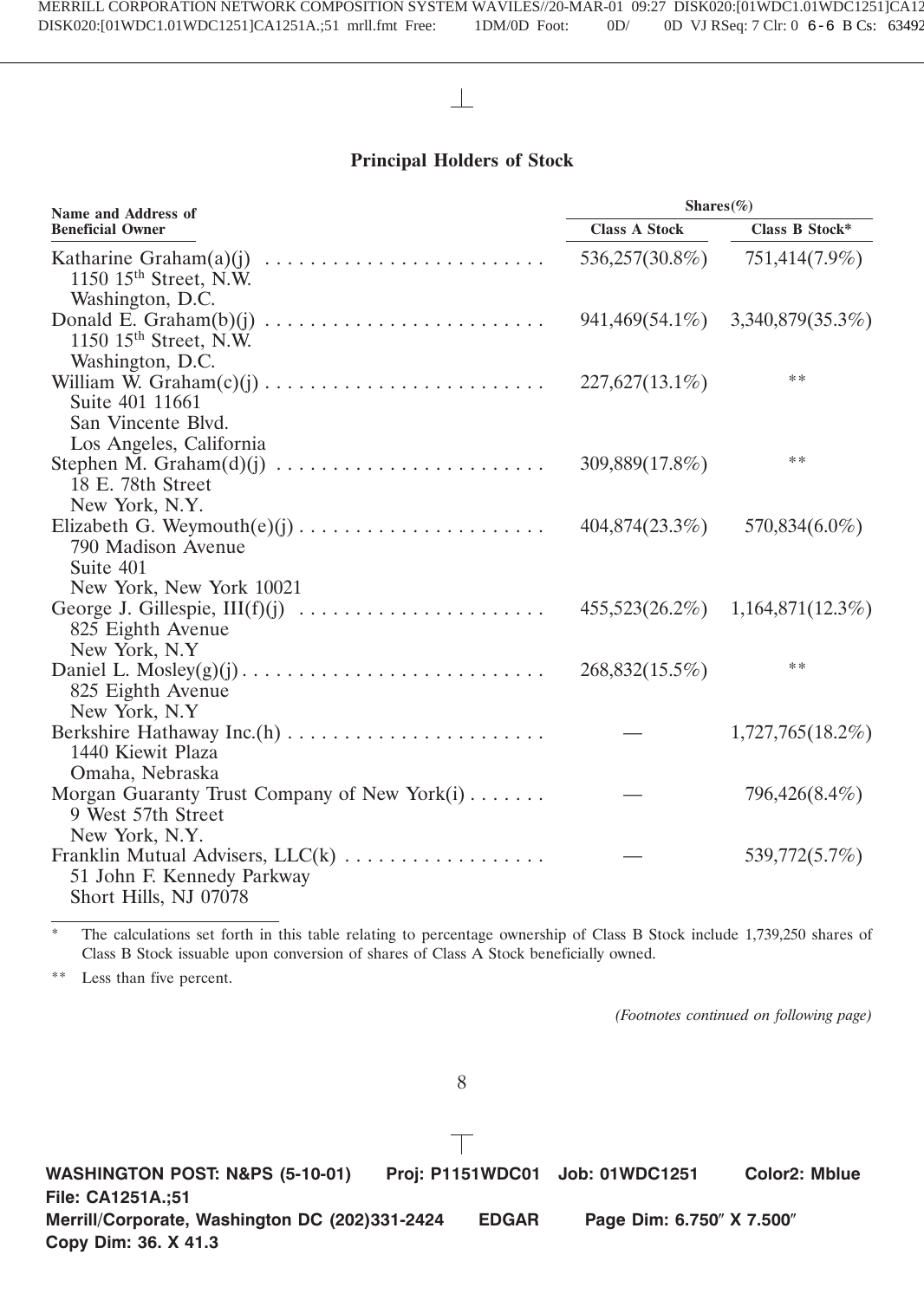- (a) According to information as of February 1, 2001, and available to the Company, Mrs. Graham has voting and investment power with respect to shares of Class A Stock as follows: sole voting power, 536,257 (30.8%) shares, and sole investment power, 536,257 (30.8%) shares. Mrs. Graham also has voting and investment power with respect to shares of Class B Stock as follows: shared voting power, 90,789 (1.0%) shares, and shared investment power, 90,789 (1.0%) shares. In addition Mrs. Graham, as the beneficiary of a revocable trust, is deemed the beneficial owner of 121,768 (1.3%) shares of Class B Stock. Mrs. Graham is also deemed the beneficial owner of 536,257 (5.7%) shares of Class B Stock issuable upon conversion of shares of Class A Stock beneficially owned by her.
- (b) According to information as of February 1, 2001 and available to the Company, Mr. Donald Graham has voting and investment power with respect to shares of Class A Stock as follows: sole voting power, 262,314 (15.1%) shares, sole investment power, 262,314 (15.1%) shares, shared voting power, 699,155 (40.2%) shares, and shared investment power, 699,155 (40.2%) shares. Mr. Graham also has voting and investment power with respect to shares of Class B Stock as follows: sole voting power, 1,958,192 (20.7%) shares, sole investment power 230,427 (2.4%) shares, shared voting power 405,918 (4.3%) shares, and shared investment power, 405,918 (4.3%) shares. The holdings of Class B Stock recorded for Mr. Graham includes 35,000 shares held by Mr. Graham's wife, in which he disclaims beneficial ownership, and 941,469 (9.9%) shares issuable upon conversion of shares of Class A Stock deemed to beneficially owned by him. The holdings of Class B Stock recorded for Mr. Graham also include shares of Class B Stock owned by subsidiaries of Berkshire Hathaway, Inc., which have the sole investment power of the shares; sole voting power is held by Mr. Donald Graham under an agreement dated as of February 25, 1977, and amended and extended on September 13, 1985, and on May 15, 1996, which has a termination date (which may be extended) of February 24, 2007.
- (c) According to information as of February 1, 2001, and available to the Company, Mr. William Graham has voting and investment power with respect to shares of Class A Stock as follows: sole voting power, 17,514 (1.0%) shares, sole investment power, 17,514 (1.0%), shared voting power,  $85,697$  (4.9%) shares, and shared investment power,  $85,697$  (4.9%) shares. In addition, Mr. William Graham, as the beneficiary of trusts even though he has no voting or investment power with respect thereto, is deemed to be the beneficial owner of 124,416 (7.2%) shares of Class A Stock. The holdings of Class B Stock recorded for Mr. Graham, including shares issuable upon conversion of shares of Class A Stock deemed to be beneficially owned by Mr. Graham, are less than five percent.
- (d) According to information as of February 1, 2001, and available to the Company, Mr. Stephen Graham has voting and investment power with respect to shares of Class A Stock as follows: sole voting power, 104,976 (6.0%) shares, sole investment power, 104,976 (6.0%) shares, shared voting power, 60,497 (3.5%) shares and shared investment power, 60,497 (3.5%) shares. In addition, Mr. Stephen Graham, as the beneficiary of trusts even though he has no voting or investment power with respect thereto, is deemed to be the beneficial owner of 144,416 (8.3%) shares of Class A Stock. The holdings of Class B Stock recorded for Mr. Graham, including shares issuable upon conversion of shares of Class A Stock deemed to be beneficially owned by Mr. Graham, are less than five percent.
- (e) According to information as of February 1, 2001, and available to the Company, Mrs. Weymouth has voting and investment power with respect to shares of Class A Stock as follows: sole voting power, 93,834 (5.4%) shares, sole investment power, 93,834 (5.4%) shares, shared voting power, 248,832 (14.3%) shares, and shared investment power, 248,832 (14.3%) shares. In addition Mrs. Weymouth, as the beneficiary of a trust even though she has no voting or investment power with respect thereto, is deemed the beneficial owner of 62,208 (3.6%) shares of Class A Stock. Mrs. Weymouth also has voting and investment power with respect to shares of Class B Stock as follows: sole voting power, 10,000 (<1%) shares, sole investment power, 10,000 (<1%), shared voting and investment power, 135,168 (1.4%)

*(Footnotes continued on following page)*

**WASHINGTON POST: N&PS (5-10-01) Proj: P1151WDC01 Job: 01WDC1251 Color2: Mblue File: CA1251A.;51 Merrill/Corporate, Washington DC (202)331-2424 EDGAR Page Dim: 6.750" X 7.500" Copy Dim: 36. X 41.3**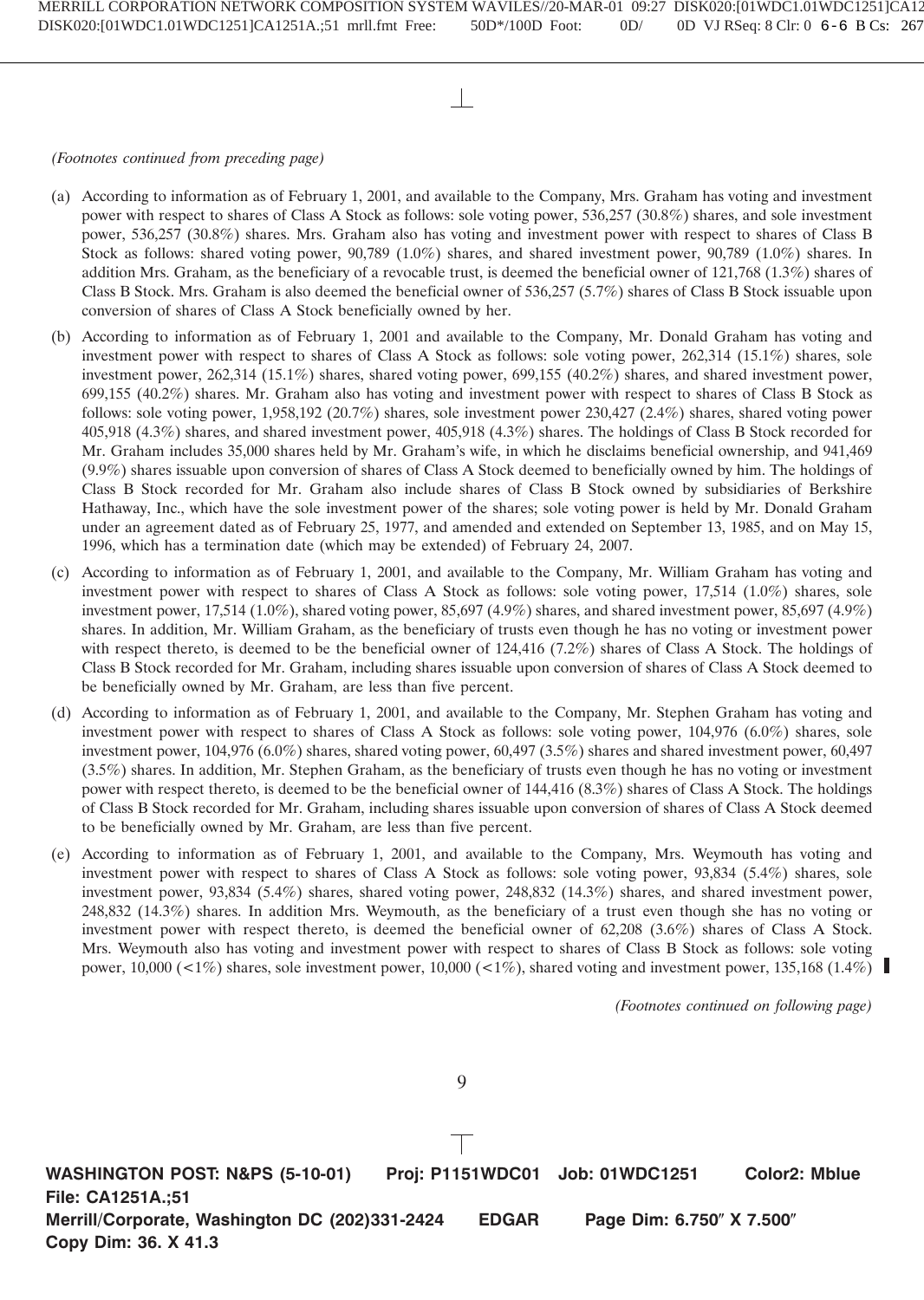shares. In addition, Mrs. Weymouth, as the beneficiary of a trust even though she has no voting or investment power with respect thereto, is deemed the beneficial owner of 20,792 (<1%) shares of Class B Stock. Mrs. Weymouth is also deemed the beneficial owner of 404,874 (4.3%) of Class B Stock issuable upon conversion of shares of Class A Stock deemed to beneficially owned by her.

- (f) According to information as of February 1, 2001, and available to the Company, Mr. Gillespie, as trustee of various trusts, has voting and investment power with respect to shares of Class A Stock as follows: shared voting power, 455,523 (26.2%) shares, and shared investment power, 455,523 (26.2%) shares. In addition, Mr. Gillespie has voting and investment power with respect to shares of Class B Stock as follows: sole voting power, 502,087 (5.3%) shares, sole investment power, 126,568 (1.3%) shares, shared voting power, 207,171 (2.2%) shares, and shared investment power, 582,690 (6.2%) shares. The holdings of Class B Stock recorded for Mr. Gillespie include 455,523 (4.8%) shares issuable upon conversion of shares of Class A Stock deemed to be beneficially owned by Mr. Gillespie, as trustee of various trusts.
- (g) According to information as of February 1, 2001, and available to the Company, Mr. Mosley, as trustee of various trusts, has voting and investment power with respect to shares of Class A Stock as follows: shared voting power, 268,832 (15.5%) shares, and shared investment power, 268,832 (15.5%) shares. In addition, Mr. Mosley has voting and investment power with respect to shares of Class B Stock as follows: shared voting power, 120,168 (1.3%) shares, and shared investment power, 120,168 (1.3%) shares. The holdings of Class B Stock recorded for Mr. Mosley including shares issuable upon conversion of shares of Class A Stock deemed to be beneficially owned by Mr. Mosley, as trustee of various trusts, are less than five percent.
- (h) According to information as of February 1, 2001, and available to the Company, Berkshire Hathaway, Inc. (''Berkshire'') was the beneficial owner of 1,727,765 (18.2%) shares of Class B Stock. The ownership of these shares is through several subsidiaries of Berkshire. Mr. Warren E. Buffett is Chairman of the Board of Berkshire. Mr. Buffett, his wife and certain trusts of which Mr. Buffett is a trustee, but in which he has no economic interest, own approximately 33.5% of the aggregate economic interest of Berkshire Class A and Class B common stock and Mr. Buffett may be deemed to be in control of Berkshire under Federal securities laws. With respect to shares of Class B Stock owned by subsidiaries of Berkshire, Mr. Buffett, Berkshire and such subsidiaries may be considered to share investment power. Pursuant to an agreement dated as of February 25, 1977 and amended and extended on September 13, 1985, and on May 15, 1996 (which has a termination date (which may be extended) of February 24, 2007), Mr. Buffett, Berkshire and such subsidiaries have granted Mr. Donald Graham a proxy to vote such shares in his discretion.
- (i) According to information as of February 1, 2001, and available to the Company, Morgan Guaranty Trust Company of New York ("Morgan"), was deemed to be the beneficial owner of 796,426 (8.4%) shares of Class B Stock. Shares held in such name are believed to be held for the accounts of a number of beneficial owners. This number includes shares of Class B Stock as to which Morgan has or shares voting and investment power as follows: sole voting power, 51,735(<1%) shares, sole investment power, 49,110 (<1%) shares, shared voting power, 367,872 (3.9%) shares, and shared investment power, 735,704 (7.8%) shares.
- (j) According to information as of February 1, 2001, and available to the Company, Mr. Donald Graham, Mrs. Weymouth, and Mr. Gillespie share voting and investment power over 248,832 (14.3%) shares of Class A Stock; Mr. Gillespie and Mr. William Graham share voting and investment power over 25,200 (1.4%) shares of Class A Stock; Mr. Gillespie, Mr. William Graham and Mr. Donald Graham share voting and investment power over 60,497 (3.5%) shares of Class A Stock; Mr. Gillespie, Mr. Stephen Graham and Mr. Donald Graham share voting and investment power over 60,497 (3.5%) shares of Class A Stock; Mr. Donald Graham and Mr. Gillespie share voting and investment power over 60,497

*(Footnotes continued on following page)*

10

**WASHINGTON POST: N&PS (5-10-01) Proj: P1151WDC01 Job: 01WDC1251 Color2: Mblue File: CA1251A.;51 Merrill/Corporate, Washington DC (202)331-2424 EDGAR Page Dim: 6.750" X 7.500" Copy Dim: 36. X 41.3**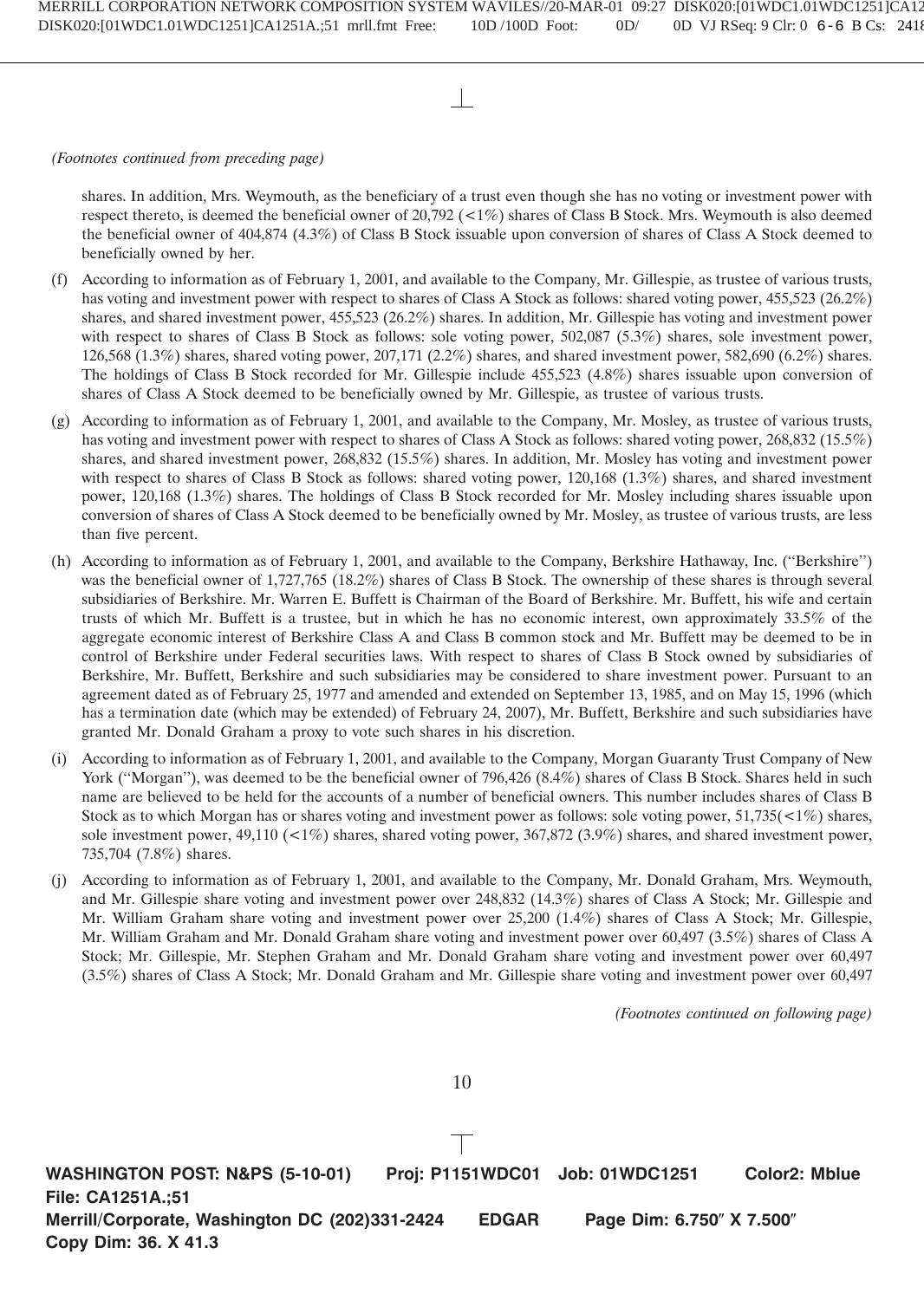(3.5%) shares of Class A Stock; Mr. Donald Graham and Mr. Daniel L. Mosley share voting and investment power over 268,832 (15.5%) shares of Class A Stock; Mr. Donald Graham, Mrs. Weymouth and Mr. Gillespie share voting and investment power over 135,168 (1.4%) shares of Class B Stock; Mr. Donald Graham and Mr. Gillespie share voting and investment power over 66,333 (<1%) shares of Class B Stock; Mr. Donald Graham, Mrs. Graham and Mr. Gillespie share voting and investment power of 2,600 (<1%) shares of Class B Stock; Mr. Donald Graham and Mr. Daniel L. Mosley share voting and investment power over 120,168 (1.3%) shares of Class B Stock;Mr. Donald Graham and Mrs. Graham share voting and investment power over  $90,789$  (<1%) shares of Class B Stock held by the Philip L. Graham Trust; and Mr. Gillespie and Morgan Guaranty Trust share investment powers over 375,519 (4.0%) shares of Class B Stock.

(k) According to information as of February 1, 2001, and available to the Company, Franklin Mutual Advisers, LLC (''Franklin''), was deemed to be the beneficial owner of 539,772 (5.7%) shares of Class B Stock. Shares held in such name are believed to be held for the accounts of a number of beneficial owners. Franklin has sole voting and investment power over 539,772 (5.7%) shares of Class B Stock.

The table below, which is based upon information furnished to the Company by its Directors and officers, shows as of February 1, 2001, for each person nominated for election as a Director, and for all Directors and executive officers of the Company as a group, the number of shares of each class of Common Stock ''beneficially owned'' (as defined in the Securities and Exchange Commission's proxy rules) and, in the case of each nominee for election as a Director, the nature of such ''beneficial ownership''. For the reasons set forth in the first paragraph of this section of the Proxy Statement, there is very substantial duplication in the numbers of shares and percentages shown in the following table.

|  |  |  |  | <b>Holdings of Directors and Officers***</b> |
|--|--|--|--|----------------------------------------------|
|--|--|--|--|----------------------------------------------|

|                                                  | Shares $(\% )$ |                         |  |
|--------------------------------------------------|----------------|-------------------------|--|
|                                                  | Class A        | Class $B(a)$            |  |
| Warren E. Buffett****                            |                | 1,727,765(18.2%)        |  |
|                                                  |                | $500*$                  |  |
|                                                  |                | $1000*$                 |  |
|                                                  | 455,523(26.2%) | 1,164,871(12.3%)        |  |
|                                                  |                | $1.400*$                |  |
|                                                  | 941,469(54.1%) | 3,340,879(35.3%)        |  |
|                                                  | 536,257(30.8%) | 751,414(7.9%)           |  |
|                                                  |                | $500*$                  |  |
|                                                  |                | 7.428*                  |  |
|                                                  |                | $300*$                  |  |
| All Directors and executive officers as a group, |                |                         |  |
|                                                  |                | $4,456,405(47.0\%)$ (d) |  |
|                                                  |                |                         |  |

11

**WASHINGTON POST: N&PS (5-10-01) Proj: P1151WDC01 Job: 01WDC1251 Color2: Mblue File: CA1251A.;51 Merrill/Corporate, Washington DC (202)331-2424 EDGAR Page Dim: 6.750" X 7.500" Copy Dim: 36. X 41.3**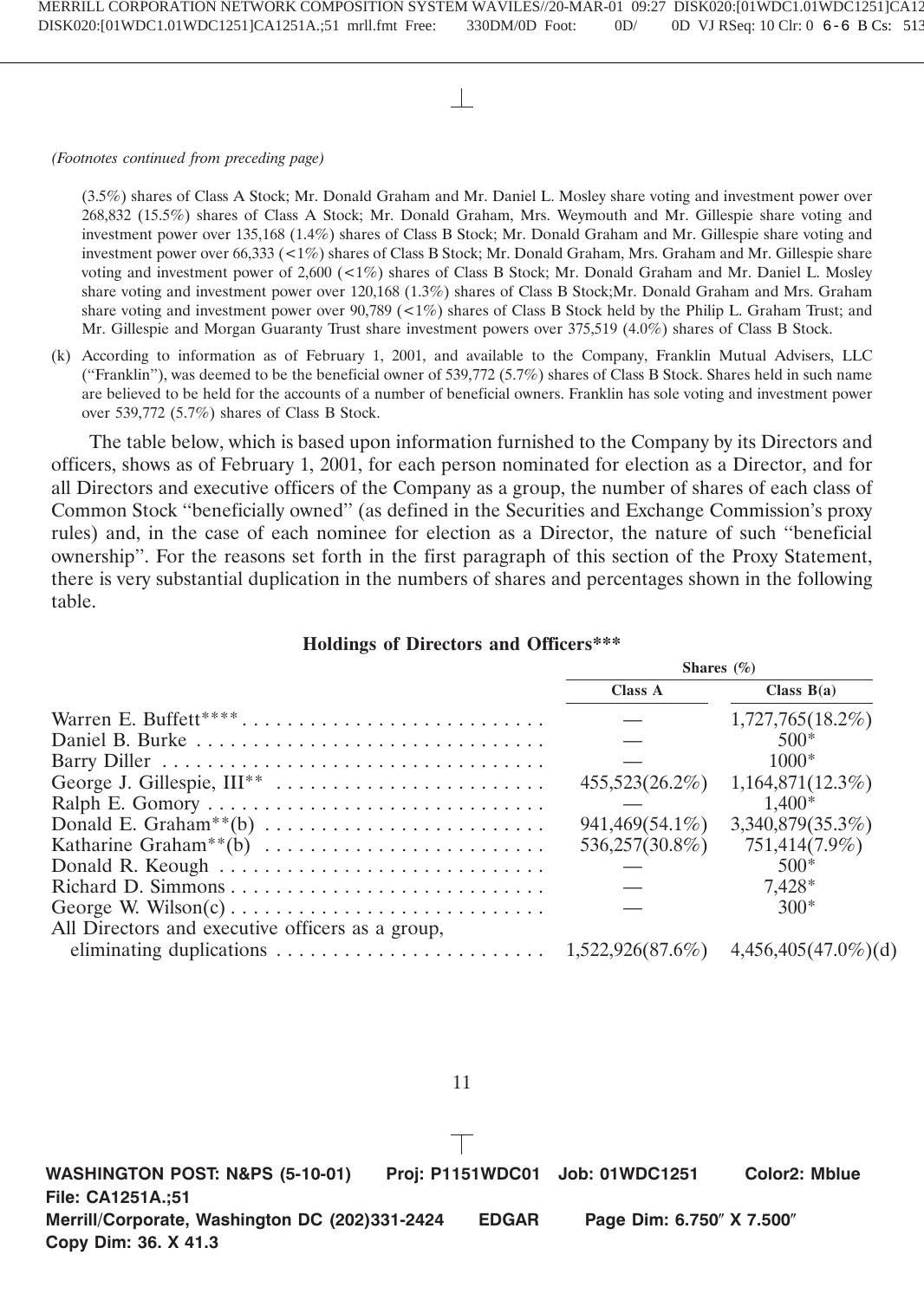\*\* See Table of ''Principal Holders of Stock'' on page 8.

- \*\*\* Unless otherwise indicated, the Directors and executive officers listed below have sole voting and investment power with respect to such securities.
- \*\*\*\* With respect to voting securities which may be beneficially owned by Mr. Buffett, see footnote (h) on page 10.
- (a) Includes 1,739,250 shares of Class B Stock issuable upon conversion of shares of Class A Stock beneficially owned.
- (b) In addition to the information set forth in footnote (j) in the Table of ''Principal Holders of Stock'', Mr. Donald Graham and Mrs. Graham share voting and investment power over 90,789 (<1.0%) shares of Class B Stock in connection with the Philip L. Graham Fund.
- (c) Includes 100 shares of Class B Stock owned by Mr. Wilson's wife in which he disclaims beneficial ownership.
- (d) This number includes 1,502,926 shares of Class B Stock issuable upon conversion of shares of Class A Stock ''beneficially owned'' by Directors and executive officers and 13,125 shares of Class B Stock which Directors and executive officers have the right to purchase on or before April 1, 2001 pursuant to stock options; it does not include 139,734 shares of Class B Stock held as of February 1, 2001 by the trustee of various savings plans maintained by the Company and its business units over which the trustee has voting and investment powers.

# **Section 16(a) Beneficial Ownership Reporting Compliance**

Section 16(a) of the Securities Exchange Act of 1934 requires the Company's directors and executive officers, and persons who own more than ten percent of a registered class of the Company's equity securities, to file with the Securities and Exchange Commission and the New York Stock Exchange initial reports of ownership and reports of changes in ownership of Class B Common Stock.

To the Company's knowledge (with the exception of a Form 4 filed a day late in the case of each of Mr. John B. Morse and Mr. Gerald Rosberg due to Company computer network connection problems), based solely on a review of such reports and on information furnished to the Company and written representations that no other reports were required, during the fiscal year ended December 31, 2000, all applicable Section 16(a) filing requirements were complied with.

**WASHINGTON POST: N&PS (5-10-01) Proj: P1151WDC01 Job: 01WDC1251 Color2: Mblue File: CA1251A.;51 Merrill/Corporate, Washington DC (202)331-2424 EDGAR Page Dim: 6.750" X 7.500" Copy Dim: 36. X 41.3**

<sup>\*</sup> Less than one percent.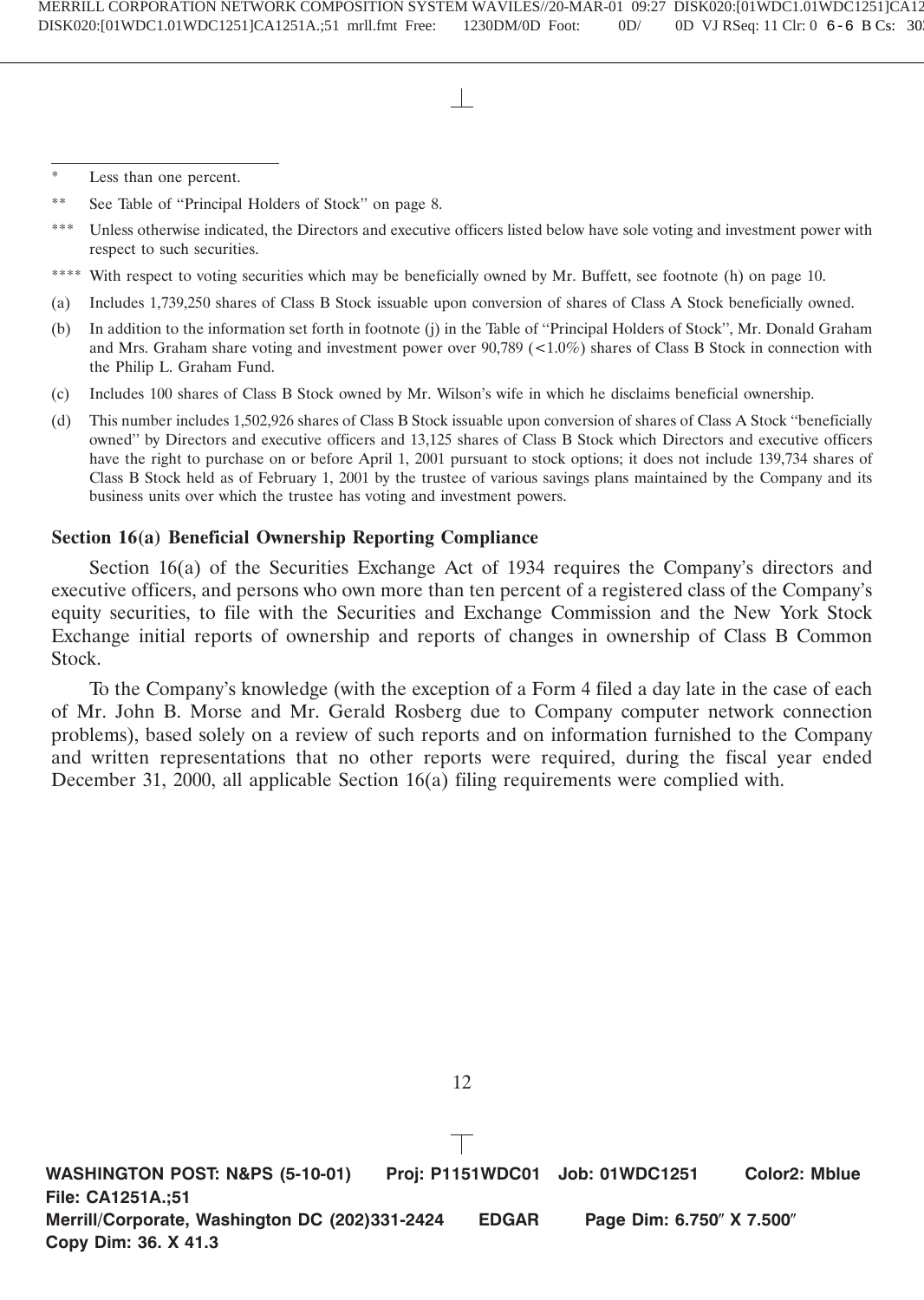# **Executive Compensation**

The following table shows the compensation paid by the Company during 1998, 1999 and 2000 to each of the chief executive officer and the four most highly compensated executive officers of the Company.

# **Summary Compensation Table**

|                                                                                                                         |                                 | <b>Annual Compensation</b>      |                                                                         |                                                              | <b>Long Term Compensation</b>                     |                                  |                                                       |  |
|-------------------------------------------------------------------------------------------------------------------------|---------------------------------|---------------------------------|-------------------------------------------------------------------------|--------------------------------------------------------------|---------------------------------------------------|----------------------------------|-------------------------------------------------------|--|
|                                                                                                                         |                                 |                                 |                                                                         | <b>Awards</b>                                                |                                                   | <b>Payouts</b>                   |                                                       |  |
| <b>Principal Position</b>                                                                                               |                                 | Year $ Salary(\$)$ Bonus(\$)(1) | Other<br>annual<br>compensa-<br>$\overline{\textbf{tion}}(\textbf{\$})$ | <b>Restricted</b><br><b>Stock</b><br>Awards $(\text{\$})(2)$ | <b>Securities</b><br>Underlying<br>Options $(\#)$ | <b>LTIP</b><br>Payouts $(\$)(1)$ | <b>All Other</b><br>Compensa-<br>$\text{tion}(\$)(3)$ |  |
| 2000<br>Donald E. Graham<br><b>Chief Executive</b><br>1999<br>Officer<br>1998                                           | \$399,996<br>399,996<br>399,996 |                                 |                                                                         | \$174,618<br>171,000                                         |                                                   | 851,466                          | \$8,840<br>8,320<br>8,320                             |  |
| 2000<br>Alan G. Spoon $\dots$ .<br>President and Chief<br>1999<br>Operating Officer*<br>1998                            | 233,332<br>675,000<br>605,004   | \$498,825<br>367,235            |                                                                         | 171,000                                                      | 10,000                                            | 717,402                          | 12,133<br>35,100<br>31,460                            |  |
| 2000<br>John B. Morse, Jr.<br>$\sim 10^{-1}$<br>Vice President and<br>1999<br><b>Chief Financial</b><br>1998<br>Officer | 350,004<br>324,996<br>309,996   | 168,683<br>220,253<br>169,353   |                                                                         | 101,861<br>99,750                                            | 2,000<br>1,000<br>1,000                           | 288,344                          | 19,856<br>19,456<br>16,120                            |  |
| Gerald Rosberg<br>2000<br>1999<br>Vice President<br>1998                                                                | 280,833<br>200,667<br>145,000   | 128,520<br>116,616<br>43,500    |                                                                         | 72,758<br>70,848                                             | 2,000<br>2,000<br>1,000                           |                                  | 14,603<br>7,701<br>8,648                              |  |
| Beverly R. Keil<br>2000<br>Vice President<br>1999<br>1998                                                               | 318,000<br>300,000<br>279,996   | 136,232<br>150,000<br>135,968   |                                                                         | 87,309<br>85,500                                             |                                                   | 164,388                          | 16,809<br>15,600<br>14,560                            |  |
| Diana M. Daniels.<br>2000<br>1999<br>Vice President<br>1998                                                             | 282,252<br>266,004<br>252,504   | 125,307<br>160,238<br>122,614   |                                                                         | 72,758<br>71,250                                             | 1,000                                             | 164,388                          | 14,677<br>18,832<br>13,130                            |  |

Mr. Spoon terminated his employment with the Company on April 30, 2000.

(1) Awards may be in the form of cash or deferred cash.

(2) The numbers in this column represent the dollar value of the restricted stock awarded to the named executive in the relevant fiscal year, regardless of the effective date of the award, which may in some cases be the next fiscal year. In December 2000, the Compensation Committee of the Board of Directors approved grants of restricted stock for the 2001-2004 Award Cycle, effective January 2, 2001, to various key employees of the Company, including the Chief Executive Officer and the other named executives as follows: Mr. Graham—300 shares; Mr. Morse—175 shares; Mr. Rosberg—125 shares; Ms. Keil—150 shares; and Ms. Daniels—125 shares. As of the end of fiscal 2000, the Chief

*(Footnotes continued on following page)*

13

**WASHINGTON POST: N&PS (5-10-01) Proj: P1151WDC01 Job: 01WDC1251 Color2: Mblue File: CC1251A.;19 Merrill/Corporate, Washington DC (202)331-2424 EDGAR Page Dim: 6.750" X 7.500" Copy Dim: 36. X 41.3**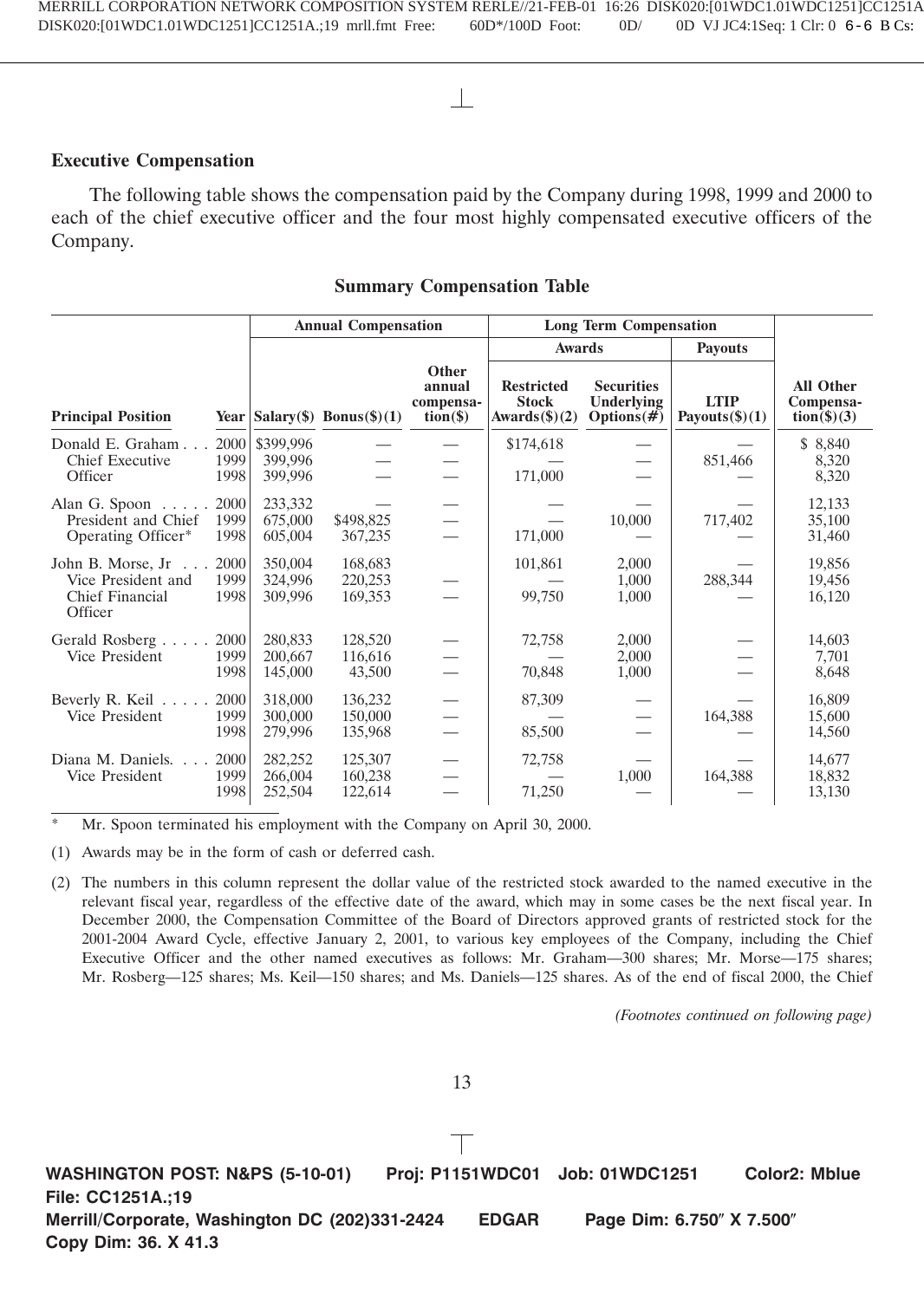Executive Officer and the other named executives had the following aggregate restricted stock holdings: Mr. Graham— 750 shares, \$466,785; Mr. Morse—375 shares, \$233,393; Mr. Rosberg—225 shares, \$140,036; Ms. Keil—300 shares, \$186,714; and Ms. Daniels—275 shares, \$171,155. Dividends are paid on restricted stock and are the same as dividends on non-restricted stock.

(3) Contributions to 401(k) savings plans and the Supplemental Executive Retirement Plan (''SERP'') constitute ''all other compensation'' for 2000 as follows: Mr. Graham—\$8,840 in Company contributions to 401(k) plan; Mr. Spoon—\$8,840 in Company contributions to 401(k) plan and \$3,293 in Company credits to SERP account; Mr. Morse—\$8,840 in Company contributions to 401(k) plan and \$9,360 in Company credits to SERP account; Mr. Rosberg—\$8,840 in Company contributions to  $401(k)$  plan and \$5,763 in company credits to SERP account; Ms. Keil—\$8,840 in Company contributions to 401(k) plan and \$7,696 in Company credits to SERP account; and Ms. Daniels—\$8,840 in Company contributions to 401(k) and \$5,837 in Company credits to SERP account. In addition, Mr. Morse had \$1,656 of life insurance imputed income, which is included under ''all other compensation''.

| <b>Option Grants in Last Fiscal Year</b> |  |  |  |  |  |  |
|------------------------------------------|--|--|--|--|--|--|
|------------------------------------------|--|--|--|--|--|--|

|                                      | Number of<br><b>Securities</b><br><b>Underlying</b><br>Option | <b>Individual Grants</b><br>Percent of<br><b>Total Options</b><br><b>Granted</b> to<br><b>Employees</b> | <b>Exercise of</b><br><b>Base Price</b> | <b>Expiration</b>    |                    | <b>Potential Realizable</b><br><b>Value at Assumed</b><br><b>Annual Rates of</b><br><b>Stock Price Appreciation</b><br>for Option Term |  |
|--------------------------------------|---------------------------------------------------------------|---------------------------------------------------------------------------------------------------------|-----------------------------------------|----------------------|--------------------|----------------------------------------------------------------------------------------------------------------------------------------|--|
| Name                                 | Granted $(\#)$                                                | in Fiscal Year                                                                                          | $(\frac{\S}{\Sh})$                      | Date                 | $5\%$ (\$)         | $10\%$ (\$)                                                                                                                            |  |
| Donald E. Graham<br>Alan G. Spoon    |                                                               |                                                                                                         |                                         |                      |                    |                                                                                                                                        |  |
| John B. Morse, Jr.<br>Gerald Rosberg | 2,000<br>2,000                                                | $6.7\%$<br>$6.7\%$                                                                                      | \$585.50<br>585.50                      | 12/14/10<br>12/14/10 | 736,440<br>736,440 | \$1,866,280<br>1,866,280                                                                                                               |  |
| Beverly R. Keil<br>Diana M. Daniels. |                                                               |                                                                                                         |                                         |                      |                    |                                                                                                                                        |  |

# **Aggregated Option Exercises in Last Fiscal Year and FY-End Option Values**

|                               | <b>Shares</b>                        |                                 | Number of<br><b>Unexercised</b><br>Options at<br><b>Fiscal Year-End</b><br>(#) | Value of<br><b>Unexercised</b><br><b>In-the-Money</b><br>Options at<br><b>Fiscal Year-End</b><br>$(\$)$ |
|-------------------------------|--------------------------------------|---------------------------------|--------------------------------------------------------------------------------|---------------------------------------------------------------------------------------------------------|
| Name                          | <b>Acquired on</b><br>Exercise $(#)$ | <b>Value</b><br>$Realized(\$))$ | Exercisable/<br>Unexercisable                                                  | Exercisable/<br>Unexercisable                                                                           |
| Donald E. Graham $\ldots$ .   |                                      |                                 |                                                                                |                                                                                                         |
| Alan G. Spoon $\dots \dots$   | 5,500                                | \$122,750                       | 2,000/0                                                                        | \$300,760/\$0                                                                                           |
| John B. Morse, $Jr$           |                                      |                                 | 3,250/3,250                                                                    | \$946,610/\$185,860                                                                                     |
| Gerald Rosberg                |                                      |                                 | 2,000/4,000                                                                    | \$370,072/\$243,520                                                                                     |
| Beverly R. Keil $\dots \dots$ |                                      |                                 | 2,500/500                                                                      | \$504,012/\$75,190                                                                                      |
| Diana M. Daniels $\ldots$     |                                      |                                 | 3,250/750                                                                      | \$1,093,672/\$59,535                                                                                    |

14

**WASHINGTON POST: N&PS (5-10-01) Proj: P1151WDC01 Job: 01WDC1251 Color2: Mblue File: CC1251A.;19 Merrill/Corporate, Washington DC (202)331-2424 EDGAR Page Dim: 6.750" X 7.500" Copy Dim: 36. X 41.3**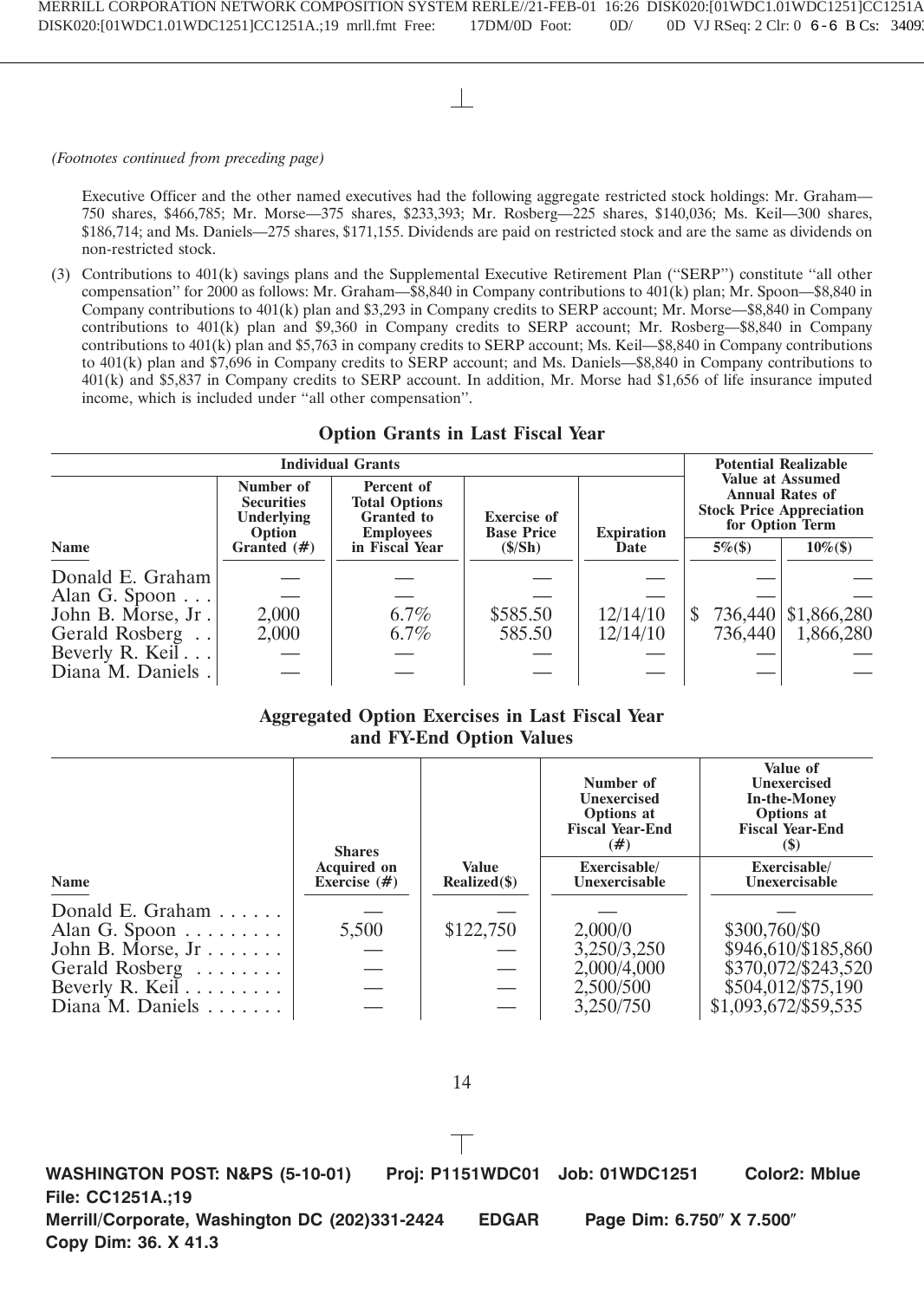# **Long-Term Incentive Plans—Awards in Last Fiscal Year(1)**

|                                                    | Number of<br>Shares,<br>Units<br>or Other | Performance<br>Or Other<br><b>Period Until</b><br><b>Maturation</b> | <b>Estimated Future Payouts</b><br><b>Under Non-Stock Price-Based Plans</b> |               |                |
|----------------------------------------------------|-------------------------------------------|---------------------------------------------------------------------|-----------------------------------------------------------------------------|---------------|----------------|
| <b>Name</b>                                        | <b>Rights</b>                             | <b>Or Payout</b>                                                    | Threshold                                                                   | <b>Target</b> | <b>Maximum</b> |
| Donald E. Graham $\ldots \ldots \ldots \ldots$     | 7.500                                     | 12/31/04                                                            | \$375,000                                                                   | \$400,000     | \$400,000      |
| John B. Morse, Jr. $\dots \dots \dots \dots \dots$ | 2.800                                     | 12/31/04                                                            | 140,000                                                                     | 280,000       | 490,000        |
| Gerald Rosberg                                     | 2,000                                     | 12/31/04                                                            | 100,000                                                                     | 200,000       | 350,000        |
| Beverly R. Keil $\dots \dots \dots \dots \dots$    | 2,000                                     | 12/31/04                                                            | 100,000                                                                     | 200,000       | 350,000        |
| Diana M. Daniels                                   | 1.600                                     | 12/31/04                                                            | 80,000                                                                      | 160,000       | 280,000        |

(1) In December 2000, the Compensation Committee of the Board of Directors approved grants of Performance Units for the 2001-2004 Award Cycle to various key employees of the Company, including the Chief Executive Officer and the most highly compensated executive officers as set forth in the table. The payout opportunites will be based on the achievement of various financial targets for major operating units of the Company and for the Company's consolidated operations. At Mr. Graham's request, the Compensation Committee set a maximum value of \$400,000 on the 7,500 Performance Units awarded to him.

# **RETIREMENT PLANS**

*Basic Plan.* Most employees of the Company, including the individuals identified in the table on page 13, are eligible to participate (subject to minimum service requirements) in the Company's defined benefit retirement plan. Benefits under this basic plan are determined on the basis of base salary only, exclusive of all bonuses, deferred compensation and other forms of remuneration. The Company and each of its business units also maintain  $401(k)$  savings plans in which most employees are eligible to participate (subject to minimum service requirements).

*Supplemental Executive Retirement Plan.* All amounts over \$140,000 (effective January 1, 2001) that would otherwise be payable under a basic defined benefit retirement plan are currently subject to reduction because of the annual pension limitation imposed by the Tax Equity and Fiscal Responsibility Act of 1982, although the extent of such reductions may vary in individual cases depending on circumstances existing at the time retirement payments commence. In addition, defined benefit pension benefits and defined contribution plan benefits payable by tax-qualified plans may not be based on annual compensation exceeding maximum amounts imposed by the Omnibus Budget Reconciliation Act of 1993 (currently \$170,000 per year).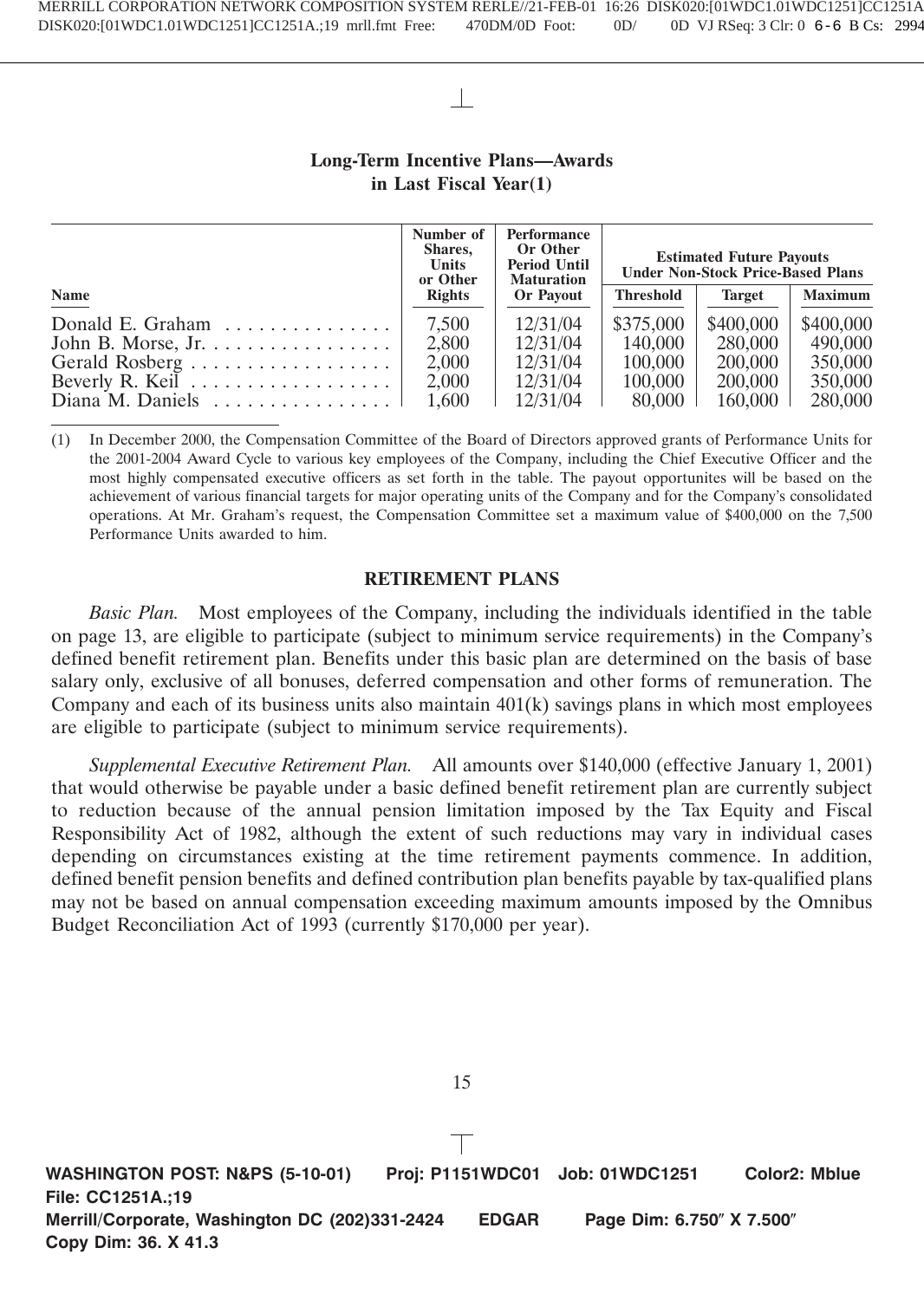To offset these limitations on retirement benefits, the Company adopted effective January 1, 1989, an unfunded Supplemental Executive Retirement Plan (the ''SERP'') which is patterned after similar plans adopted by many other companies. Under the Company's SERP there will be calculated for certain participating executives (including the executive officers included in the table on page 13) a ''supplemented normal retirement benefit'', which will be determined under the rules of the qualified defined benefit retirement plan, but without reference to either of the above-mentioned limitations and will also include in earnings not only base salary (as in the past) but also bonuses under the Annual Incentive Compensation Plan. The SERP also provides a supplemental defined contribution plan benefit, which is equal to the applicable company matching contribution percentage times the participating executive's base salary that is in excess of the annual covered compensation limit with respect to qualified plan benefits. The executive is required to make contributions to the SERP in order to receive the applicable matching company credit each year. Starting in 1994, a number of other management employees (not including the executive officers included in the table on page 13) became participants under the Company's SERP with respect to the supplemental normal retirement benefit only. For these participants, the supplemented normal retirement benefits will be determined without reference to either of the above-mentioned limitations, but will include in earnings only base salary and not bonuses. In each case in which a retiring executive's supplemented normal retirement benefit exceeds the benefit payable by the retirement plan or plans in which the executive has participated, the Company will pay such excess amount to him or her as a supplemental retirement benefit. Participation in the SERP is determined by the Compensation Committee of the Board of Directors, which has designated as participants a number of senior executives including all those named in the table on page 13 (except that Mr. Graham, who has elected not to participate in savings plan features of the SERP, will be covered only by the retirement plan features of the SERP described above).

As of December 31, 2000, Mr. Graham had 27 years of service under the Company plan, Mr. Morse had 12 years of service under the Company plan, Mr. Rosberg had 5 years of service under the Company plan, Ms. Keil had 22 years of service under the Company plan, and Ms. Daniels had 23 years of service under the Company plan.

The following table shows the estimated maximum annual benefits payable upon retirement at age 65 to persons in specified remuneration and years-of-service classifications who participate in

**WASHINGTON POST: N&PS (5-10-01) Proj: P1151WDC01 Job: 01WDC1251 Color2: Mblue File: CE1251A.;13 Merrill/Corporate, Washington DC (202)331-2424 EDGAR Page Dim: 6.750" X 7.500" Copy Dim: 36. X 41.3**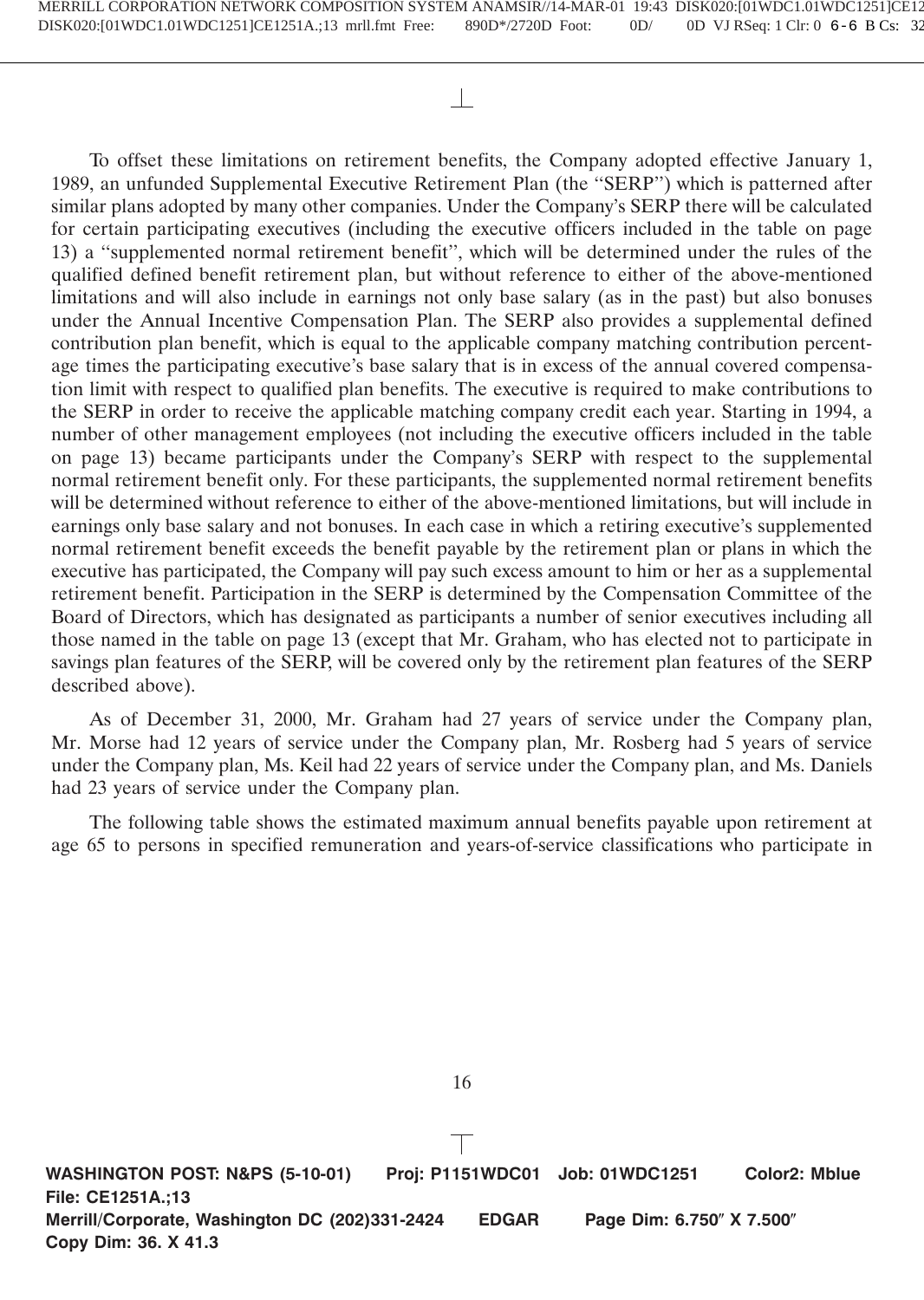both the basic retirement plans and the SERP (which includes all the individuals identified in the table on page 13):

| Covered<br>Compensation |          |          | <b>Estimated Maximum Annual Pension</b><br>(Computed as Straight Life Annuity)<br>for Representative Years of Credited Service |           |           |           |
|-------------------------|----------|----------|--------------------------------------------------------------------------------------------------------------------------------|-----------|-----------|-----------|
| Company<br>Plan(a)(b)   | 10       | 15       | 20                                                                                                                             | 25        | 30        | 35        |
| \$300,000               | \$54,000 | \$81,000 | \$108,000                                                                                                                      | \$135,000 | \$162,000 | \$162,000 |
| 400,000                 | 71,500   | 107,250  | 143,000                                                                                                                        | 178,750   | 214,500   | 214,500   |
| 450,000                 | 80,250   | 120,375  | 160,500                                                                                                                        | 200,625   | 240,750   | 240,750   |
| 500,000                 | 89,000   | 133,500  | 178,000                                                                                                                        | 222,500   | 267,000   | 267,000   |
| 550,000                 | 97,750   | 146,625  | 195,500                                                                                                                        | 244,375   | 293,250   | 293,250   |
| 600,000                 | 106,500  | 159,750  | 213,000                                                                                                                        | 266,250   | 319,500   | 319,500   |
| 650,000                 | 115,250  | 172,875  | 230,500                                                                                                                        | 288,125   | 345,750   | 345,750   |
| 700,000                 | 124,000  | 186,000  | 248,000                                                                                                                        | 310,000   | 372,000   | 372,000   |
| 750,000                 | 132,750  | 199,125  | 265,500                                                                                                                        | 331,875   | 398,250   | 398,250   |
| 800,000                 | 141,500  | 212,250  | 283,000                                                                                                                        | 353,750   | 424,500   | 424,500   |
| 850,000                 | 150,250  | 225,375  | 300,500                                                                                                                        | 375,625   | 450,750   | 450,750   |

**Pension Plan Tables**

(a) Before deducting the effect on benefits of an offset applicable to certain benefits paid under the Company Plan and based on average social security covered compensation over the employee's career. For an individual retiring at age 65 during 2001 the deduction would be as follows for the indicated number of years of credited service: 10 years, \$2,791; 15 years, \$4,186; 20 years, \$5,582; 25 years, \$6,977; 30 and 35 years, \$8,373.

(b) Plan provides increased benefits for years of service after 1991. The benefits shown in the table are those provided for service after that year.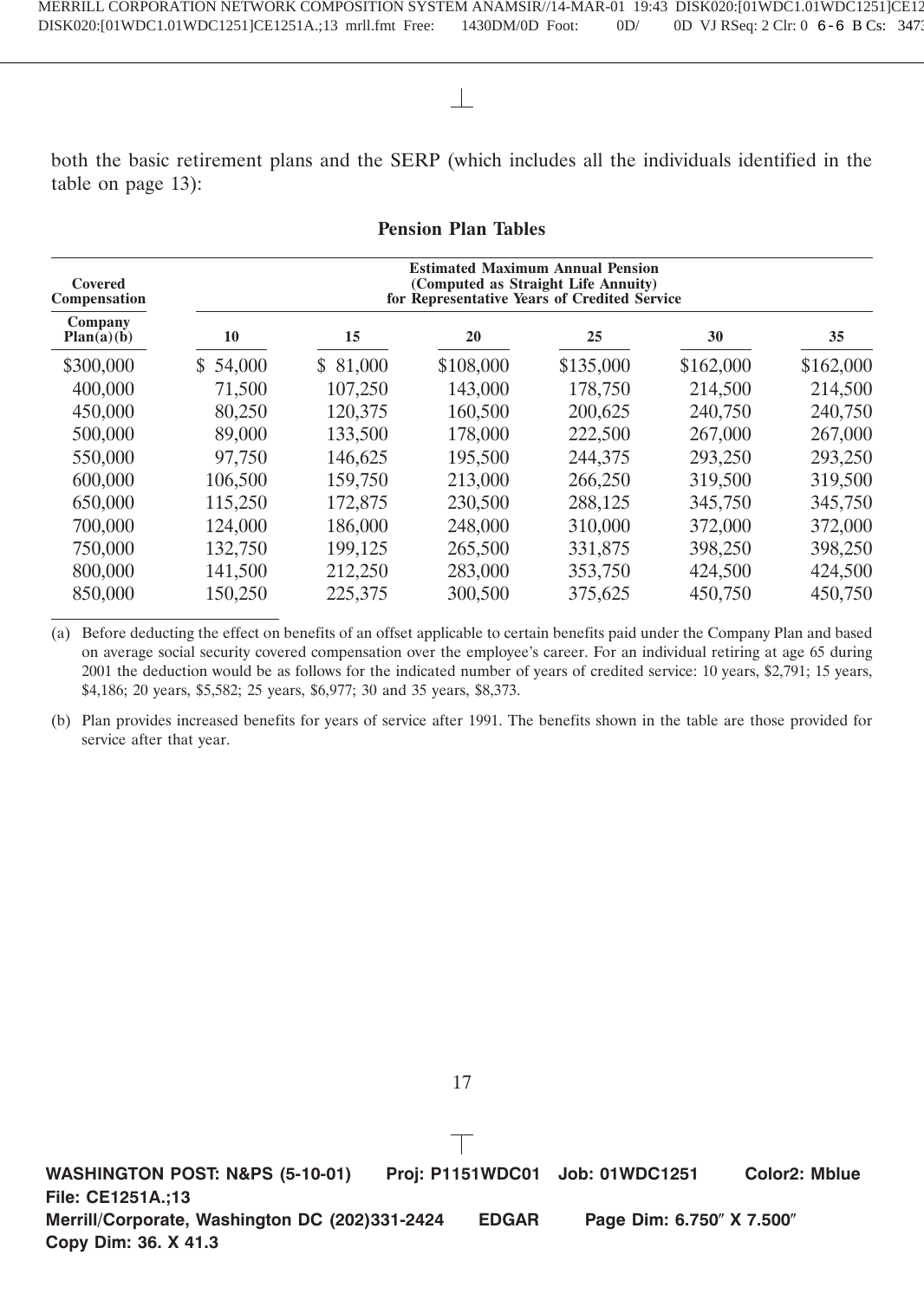# **COMPENSATION COMMITTEE REPORT ON EXECUTIVE COMPENSATION**

# **Overall Policy**

The Company's executive compensation program is based on the premise that compensation should be competitive and linked to corporate performance. To that end, the Company has developed an overall compensation strategy and compensation plans that tie a significant portion of executive compensation to the Company's success in meeting specified short-term and long-term performance goals and to long-term appreciation in the Company's stock price. The strategy also supports an environment that rewards Company and business unit achievement as compared to that of industry performance levels over a number of years, where such comparisons are appropriate. The overall objectives of this strategy are to attract and retain key executive talent critical to the long-term success of the Company, to motivate these executives to achieve goals inherent in the Company's business strategy, to link executive and shareholder interests through equity-based plans and finally to provide a compensation package that recognizes individual contributions as well as overall business results.

Each year the Compensation Committee conducts a full review of the Company's executive compensation program. This review includes a comprehensive report from the Company's Vice President responsible for human resources assessing the effectiveness of the Company's compensation program and comparing the Company's executive compensation, corporate performance and total return to shareholders to a group of corporations that represent companies with business portfolios similar to that of the Company. The Compensation Committee reviews the selection of peer companies used for compensation purposes. Certain information about compensation levels in other media companies included in this report is collected by independent consultants. The Compensation Committee uses the median executive compensation range of such peer companies as a guideline in setting the compensation of the Company's executives. The peer companies used for compensation purposes are constructed on a division by division basis and, thus, are not necessarily identical to the line-of-business index in the Performance Graph included in this proxy statement. For example, in determining the companies by which to measure the Company's broadcasting division, the comparison is made with purely broadcasting companies or broadcasting divisions within multimedia companies; in contrast the index selected for comparison purposes in the Performance Graph consists of companies with multimedia holdings. The annual compensation reviews permit an ongoing evaluation of the link between the Company's and its business units' performance and its executive compensation in the context of the compensation programs of other companies and of the Company's total return to shareholders.

The Compensation Committee determines the compensation of approximately the 70 most highly compensated corporate and divisional executives, including the chief executive officer and the other individuals whose compensation is detailed in this proxy statement (the ''named executives'').

18

**WASHINGTON POST: N&PS (5-10-01) Proj: P1151WDC01 Job: 01WDC1251 Color2: Mblue File: CE1251A.;13 Merrill/Corporate, Washington DC (202)331-2424 EDGAR Page Dim: 6.750" X 7.500" Copy Dim: 36. X 41.3**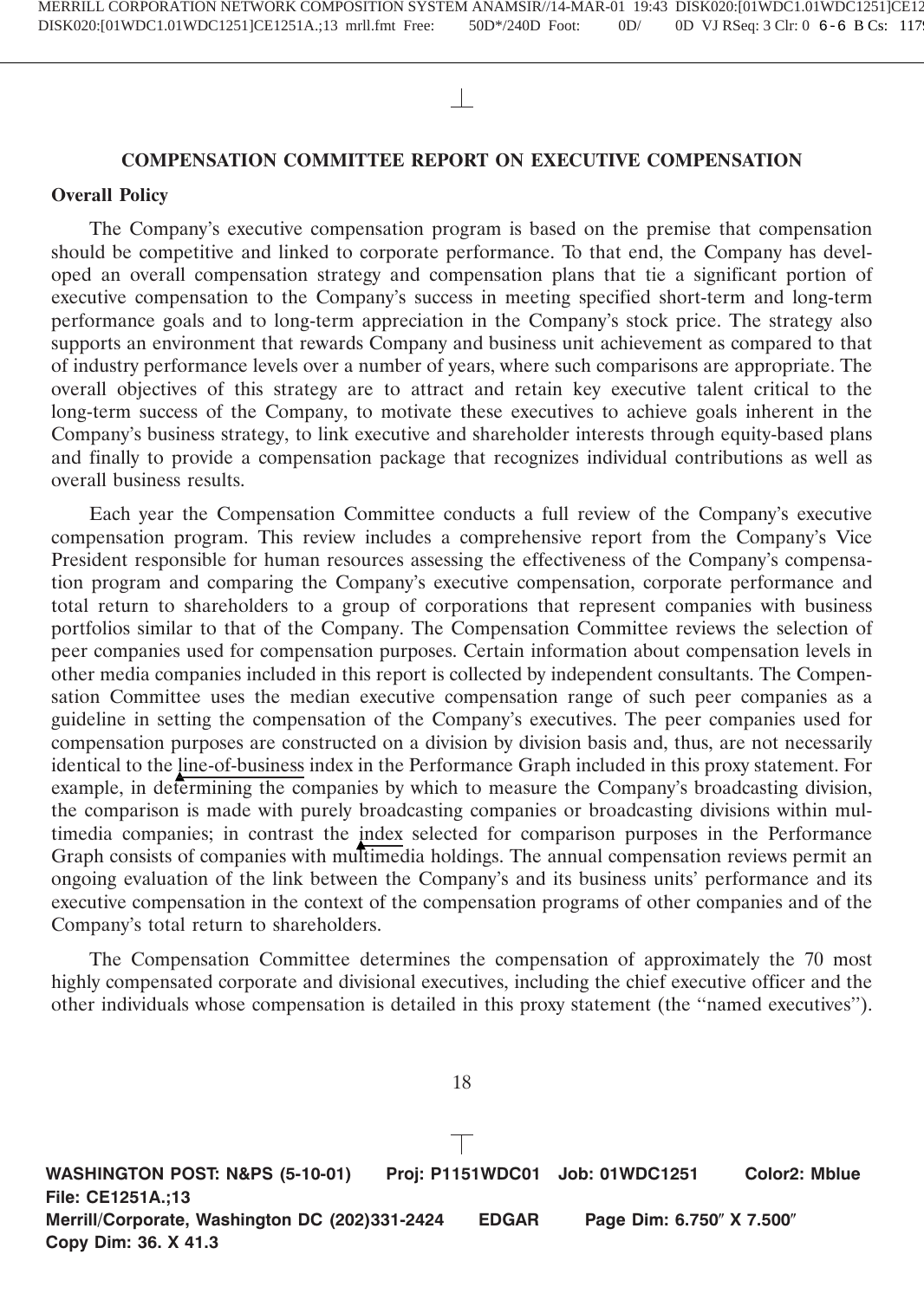In reviewing the individual performance of the named executives, the Compensation Committee takes into account the views of Mr. Graham.

The key elements of the Company's executive compensation consist of base salary, annual bonus, performance units, restricted stock and stock options. The Compensation Committee's policies with respect to each of these elements, including the bases for the compensation awarded to Mr. Graham, the Company's chief executive officer, are discussed below. In addition, while the elements of compensation described below are considered separately, the Compensation Committee takes into account the full compensation package afforded by the Company to an individual, including special incentive compensation plans, pension and savings plan benefits, supplemental retirement benefits and other benefits as well.

# **Base Salaries**

Base salaries for executive officers are initially determined by evaluating the responsibilities of the position held and the experience of the individual, and by reference to the competitive marketplace for executive talent, including, where available, a comparison to base salaries for comparable positions at other media companies.

Salary adjustments are generally implemented on a twelve-month or longer cycle and upon promotion. Such adjustments are determined by evaluating the performance of the Company and the individual executive officer, and may also take into account new responsibilities. In the case of executive officers with responsibility for a particular business unit, such unit's financial results are also considered, including, depending on the business unit, revenue, operating income and cash flow. The Compensation Committee, where appropriate, also considers other measures. These may include, among other factors, increases in market share, reduction or cost containment in operating expenses, journalistic achievements, improvements in product quality and improvements in relations with customers, suppliers and employees, and comparisons to base salaries for comparable positions at other media companies. In order to preserve flexibility in setting compensation, the Compensation Committee has not established specific elements of Company or business unit performance which must be evaluated or assigned relative weights to such elements. Different factors are considered in evaluating each executive officer's base salary depending on such officer's position and business unit.

With respect to the base salary paid to Mr. Graham in 2000, the Compensation Committee took into account a comparison of base salaries of chief executive officers of peer companies, the Company's results in 1999 and the performance of the Company. The Compensation Committee also took into account Mr. Graham's service to the Company and his performance since 1979 as publisher of The Washington Post. The Compensation Committee noted that Mr. Graham's base salary is significantly below the median of base salaries paid to chief executive officers of peer companies; and furthermore that the performance of the Company in 1999 exceeded budgeted financial goals.

**WASHINGTON POST: N&PS (5-10-01) Proj: P1151WDC01 Job: 01WDC1251 Color2: Mblue File: CE1251A.;13 Merrill/Corporate, Washington DC (202)331-2424 EDGAR Page Dim: 6.750" X 7.500" Copy Dim: 36. X 41.3**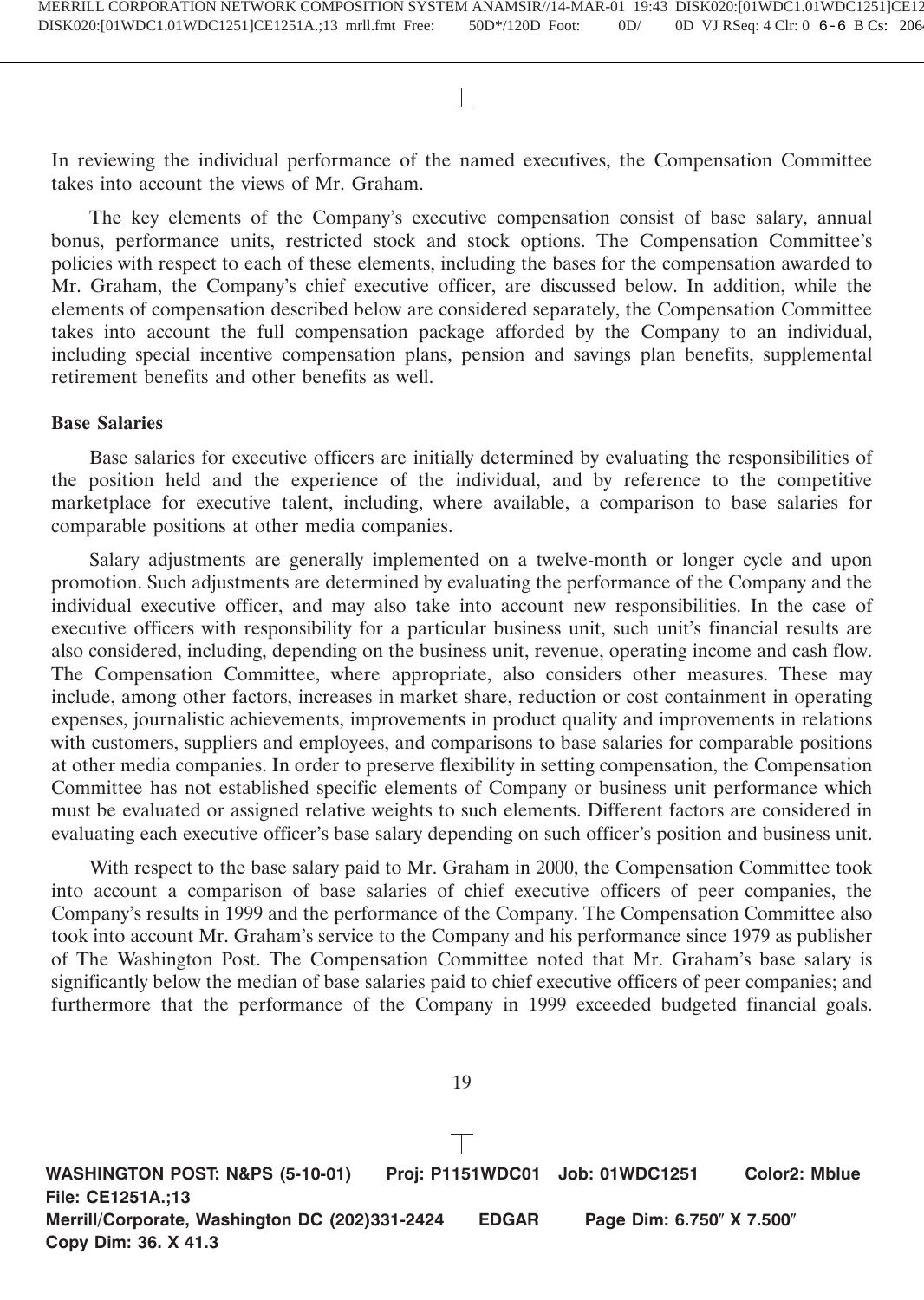However, due to Mr. Graham's continued request, for personal reasons, to forego a base salary increase, Mr. Graham's base salary in 2000 remained at \$400,000, the level established in 1991 upon his promotion to President and chief executive officer. The Compensation Committee does not give significance to the below market salary of Mr. Graham when reviewing and establishing base salary levels for other executives.

# **Incentive Compensation Plans**

The Company has two incentive compensation plans—the Annual Incentive Compensation Plan and the Long-Term Incentive Compensation Plan—under which awards are made primarily to key management and professional employees, including the Company's executive officers, who have made or are in a position to make significant contributions to the profitability of the Company and enhance shareholder value. Each plan is administered by the Compensation Committee.

# **Annual Bonus Plan**

The Company's Annual Incentive Compensation Plan provides for annual incentive compensation awards based on the Company's and its business units' short-term, i.e., annual, financial performance. At the end of 1999, the Compensation Committee approved a range of incentive payouts for 2000 keyed to performance against specified goals related to budgeted operating income, cash flow or earnings per share, which vary by business unit. In 2000 the Company exceeded its budgeted earnings per share goal, exclusive of acquisitions during the year and before recognizing the one-time extraordinary charge for the buyout of approximately 130 composing room employees at The Washington Post newspaper. Mr. Graham waived participation in the Annual Incentive Compensation Plan with respect to 2000. Awards to the other named executives are shown in the column headed ''Bonus'' in the Summary Compensation Table shown on page 13.

# **Long-Term Plan**

To balance the Annual Incentive Compensation Plan, which is intended to reward short-term financial performance, the Company's Long-Term Incentive Compensation Plan (the ''Long-Term Plan'') provides incentives for improved financial performance over periods of Award Cycles (which beginning in 1983 have consisted, and are expected to continue to consist, of four-year periods starting at two-year intervals).

# *Performance Units.*

In December 2000, officers of the Company, including the Chief Executive Officer and the other named executives, were granted Performance Units for the 2001-2004 Award Cycle. Pursuant to these grants, the chief executive officer and the other named executives received the following:

20

**WASHINGTON POST: N&PS (5-10-01) Proj: P1151WDC01 Job: 01WDC1251 Color2: Mblue File: CE1251A.;13 Merrill/Corporate, Washington DC (202)331-2424 EDGAR Page Dim: 6.750" X 7.500" Copy Dim: 36. X 41.3**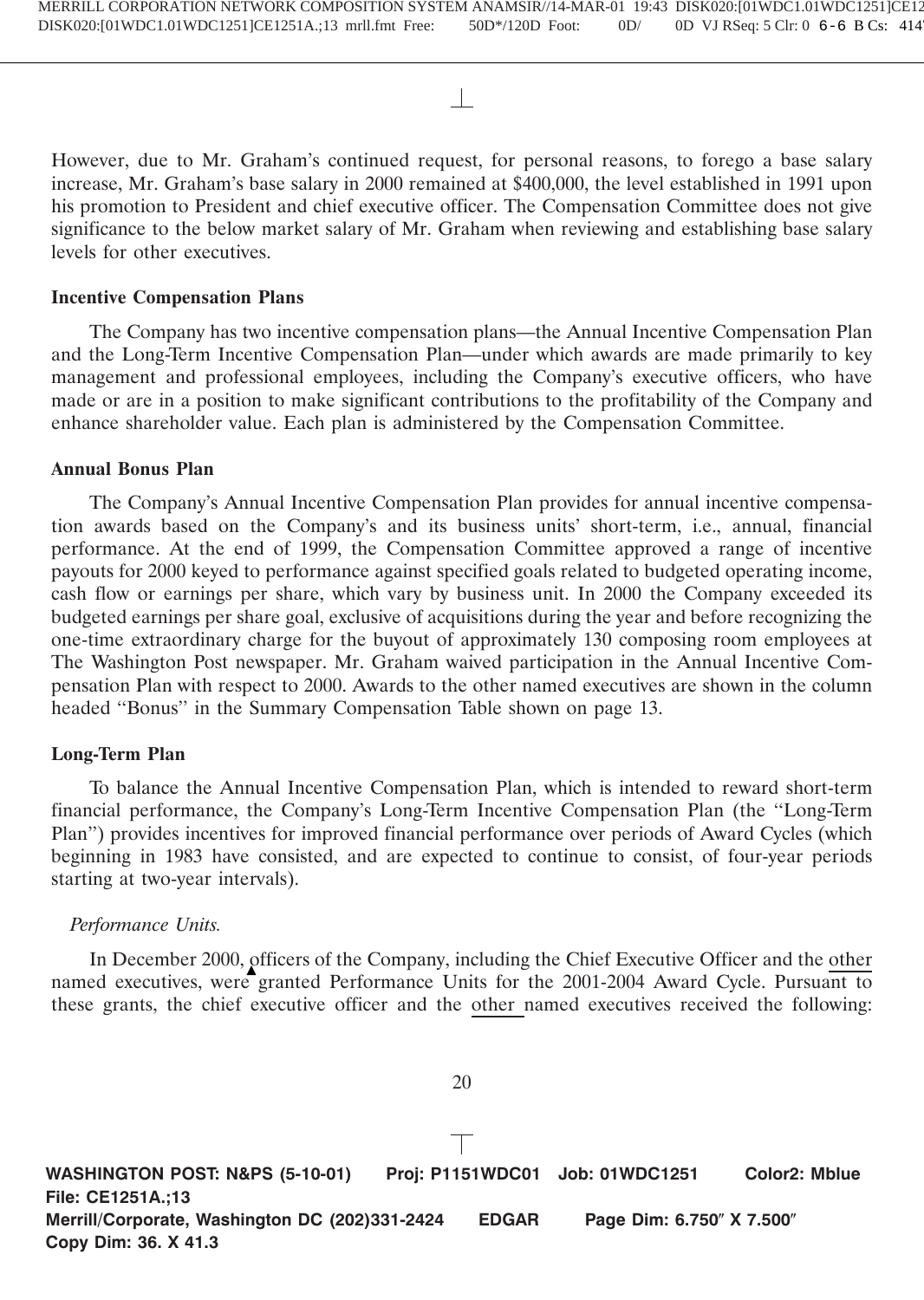Donald E. Graham, 7,500 Performance Units; John B. Morse, Jr., 2,800 Performance Units; Gerald Rosberg, 2000 Performance Units; Beverly R. Keil, 2,000 Performance Units; and Diana M. Daniels, 1,600 Performance Units. As in the past, each Performance Unit has a nominal value of \$100. The number of Units awarded is determined with reference to an individual's scope of responsibilities and level of Plan participation. The payout opportunities for the 2001-2004 Award Cycle for Performance Units granted to these individuals will be based on their achievement of financial and operating goals.

In December 1998, the Compensation Committee of the Board of Directors approved grants of Performance Units under the Company's Long-Term Plan for the 1999-2002 Award Cycle to various key employees of the Company, including the chief executive officer and the other named executives. Pursuant to these grants, the chief executive officer and the other named executives received the following: Donald E. Graham, 7,500 Performance Units; John B. Morse, Jr., 2,600 Performance Units; Beverly R. Keil, 1,900 Performance Units; and Diana M. Daniels, 1,500 Performance Units. In January 1999, Gerald Rosberg was granted 1,650 Performance Units. Each Performance Unit has a nominal value of \$100. The number of Units awarded was determined with reference to an individual's scope of responsibilities and level of Plan participation. The payout opportunities for Mr. Graham, and the other named executives are based on the following criteria: the simple average of the earned payouts for the major operating divisions of the Company determined by their achievement of financial and operating goals (60% weighting), a determination of the increase in the value created at another significant operating division (15% weighting), the Company's total shareholder return during the Award Cycle compared to total shareholder returns of peer companies (30% weighting) and management's efforts toward long-term growth of the Company (15% weighting).

In December 1996, senior management, including the chief executive officer and three of the named executives, were granted Performance Units for the 1997-2000 Award Cycle. The payout opportunity of Mr. Graham and the other named executives was based on the simple average of the payout values based on the achievement of financial targets by each of the Company's four major operating divisions (66.6% weighting) and the Company's total shareholder return during the Award Cycle compared to total shareholder returns of peer companies (33.3% weighting). The final Unit valuation for the 1997-2000 Award Cycle will be determined by the Compensation Committee in May 2001.

# *Restricted Stock.*

In December 2000, the named executives and other key employees were granted new Restricted Stock for the 2001-2004 Award Cycle, based on plan levels similar to those used for determining the number of shares of Restricted Stock in prior years, including 300 shares of Restricted Stock awarded

21

**WASHINGTON POST: N&PS (5-10-01) Proj: P1151WDC01 Job: 01WDC1251 Color2: Mblue File: CE1251A.;13 Merrill/Corporate, Washington DC (202)331-2424 EDGAR Page Dim: 6.750" X 7.500" Copy Dim: 36. X 41.3**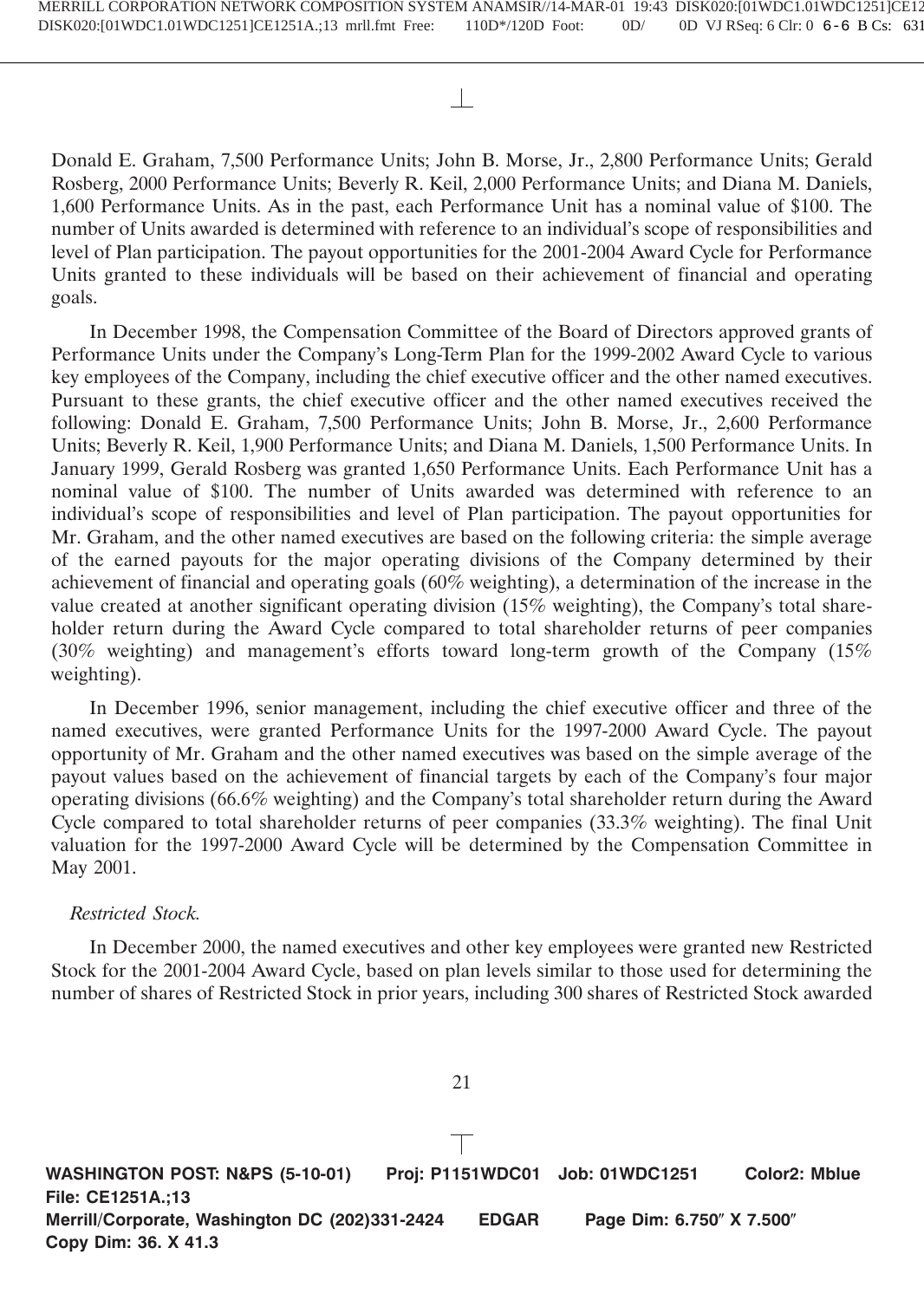to Mr. Graham. The number of shares of Restricted Stock awarded is determined by an individual's scope of responsibilities and relative level of Plan participation. Awards to the named executives are referenced in the footnote to the column headed ''Restricted Stock Awards'' in the Summary Compensation Table shown on page 13.

In December 1998, the named executives and other key employees were granted Restricted Stock for the 1999-2002 Award Cycle, based on plan levels similar to those used for determining the number of shares of Restricted Stock in prior years, including 300 shares of Restricted Stock awarded to Mr. Graham. The footnote to the column headed ''Restricted Stock Awards'' in the Summary Compensation Table shown on page 13 includes the shares of Restricted Stock awarded to the named executives for the 1999-2002 Award Cycle.

On January 3, 2001, the restrictions terminated on shares of Restricted Stock awarded to Mr. Graham and the other named executives for the 1997-2000 Award Cycle. Mr. Graham received unrestricted title to 450 shares having a fair market value of \$274,163 on January 3, 2001.

# *Special Incentives.*

From time to time the Compensation Committee adopts special targeted incentive plans for key executives. These plans provide a one-time special incentive opportunity based on the achievement of special quantifiable operating objectives. In 1998 the Committee adopted a special incentive program for Mr. Spoon. A special incentive could have been earned at the end of 2000, based principally on the attainment of financial goals specified in this plan relating to cumulative operating income, taxes and other cash flow and operating targets for three of the Company's major business units. No incentives was paid, however, since Mr. Spoon left the Company in April 2000.

# **Stock Option Plan**

Under the Company's Stock Option Plan, which was approved by shareholders, shares of Class B Stock are issuable upon the exercise of stock options that have been or may be granted to key employees of the Company and its subsidiaries, including the named executives.

The Compensation Committee believes that significant equity interests in the Company held by key employees responsible for the Company's future growth and continued success align the interests of shareholders and management, since the full benefit of the compensation package cannot be realized unless stock appreciation occurs over a number of years. In the opinion of management, which is concurred in by the Compensation Committee, there are at present 60 key employees who fall within that category and have been awarded stock options. Although there is no target stock ownership level for key employees, in determining the number of shares to be granted under options, the Compensation Committee takes into account the amount and value of options currently held, as

**WASHINGTON POST: N&PS (5-10-01) Proj: P1151WDC01 Job: 01WDC1251 Color2: Mblue File: CE1251A.;13 Merrill/Corporate, Washington DC (202)331-2424 EDGAR Page Dim: 6.750" X 7.500" Copy Dim: 36. X 41.3**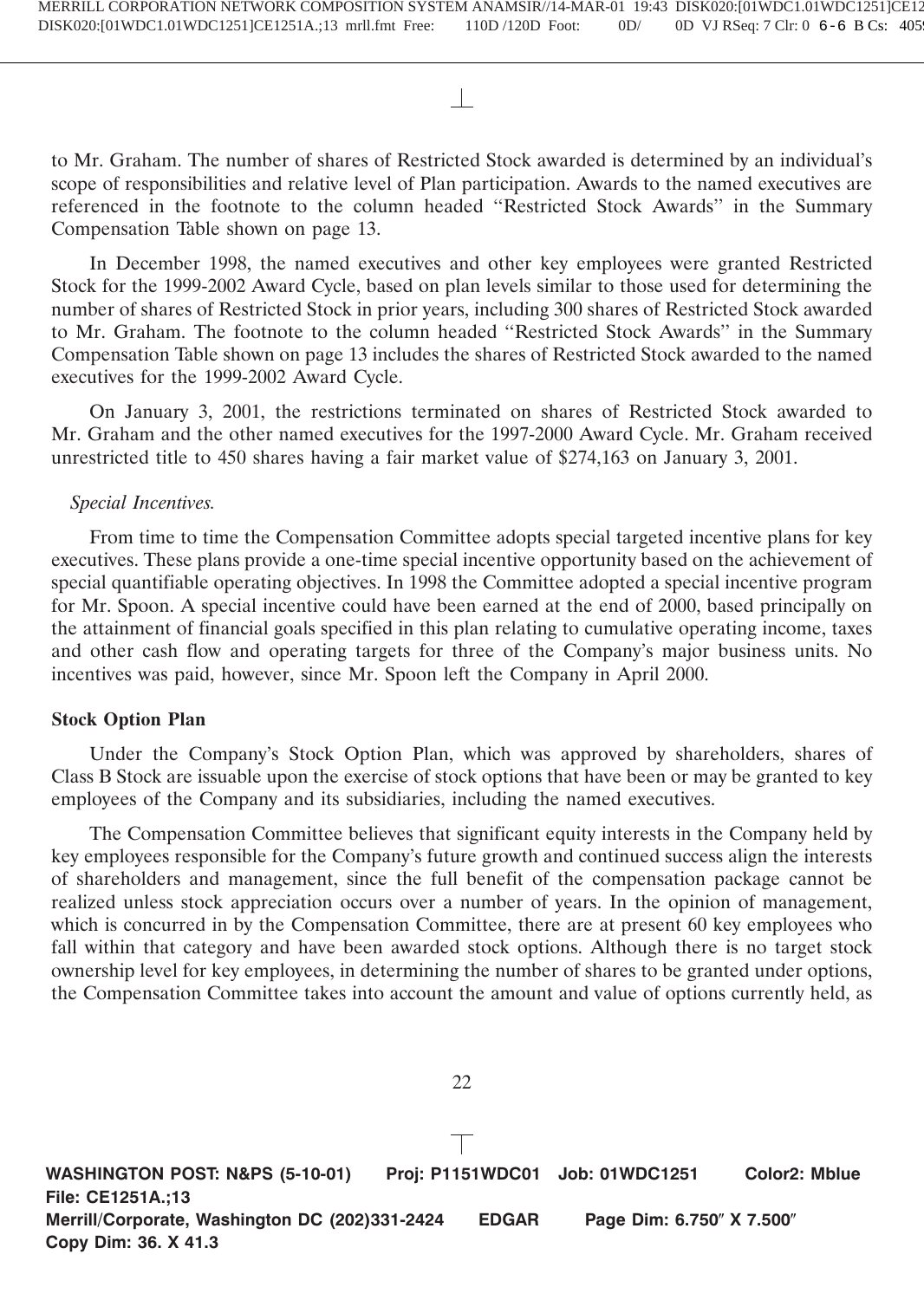well as makes a judgment about the level of contribution already made by and the potential of such key employees to continue to make contributions to the Company. The Compensation Committee does not assign relative weights to such factors.

Given Mr. Graham's significant ownership in the Company (see description of holdings under ''Stock Holdings of Certain Beneficial Owners and Management''), the Compensation Committee has not granted any stock options to Mr. Graham.

In 2000, one non-qualified stock option was granted to each of Messrs. Morse and Rosberg at the fair market value price on the date of grant. No other stock option awards were granted to any of the other named executives during 2000.

# **Other Compensation Plans**

At various times in the past the Company has adopted certain broad-based employee benefit plans in which the chief executive officer and the other named executives are eligible to participate on the same terms as non-executive employees who meet applicable eligibility criteria, subject to applicable legal limitations on the amount of benefits that may be payable pursuant to those plans. Benefits under the savings and retirement plans are not tied to Company performance.

For the chief executive officer and certain other senior executives and managerial employees, including the other named executives, the Company's Supplemental Executive Retirement Plan (''SERP'') provides tax-deferred accruals of amounts proportionate to the benefits available to non-highly compensated participants in the Company's savings and retirement plans, but which exceed benefits permitted under the Company's plans due to tax law limitations. In 2000 no amount was accrued for the benefit of Mr. Graham with respect to an employer credit under the Company's SERP inasmuch as Mr. Graham waived his right for 2000 to maintain a separate unfunded savings plan account under the SERP. The amount accrued to the named executives are shown in the footnote to the column headed ''All other compensation'' in the Summary Compensation Table shown on page 13. The estimated annual pension amounts set forth in the table on page 17 show the maximum benefits payable to Mr. Graham and the other named executives to the extent they participate in the basic retirement plan and the supplemental executive retirement plan. The benefits payable to Mr. Graham and the other named executives under the SERP are determined with reference to compensation including bonuses under the Annual Incentive Compensation Plan.

The Company has in place a voluntary deferred compensation plan for senior executives. The plan provides an opportunity for participants to elect to defer the receipt of all or a portion of cash awards under the annual and/or long-term incentive plans. Elections to defer must be filed in advance of earning such awards. Deferred amounts will earn investment credits in accordance with

**WASHINGTON POST: N&PS (5-10-01) Proj: P1151WDC01 Job: 01WDC1251 Color2: Mblue File: CE1251A.;13 Merrill/Corporate, Washington DC (202)331-2424 EDGAR Page Dim: 6.750" X 7.500" Copy Dim: 36. X 41.3**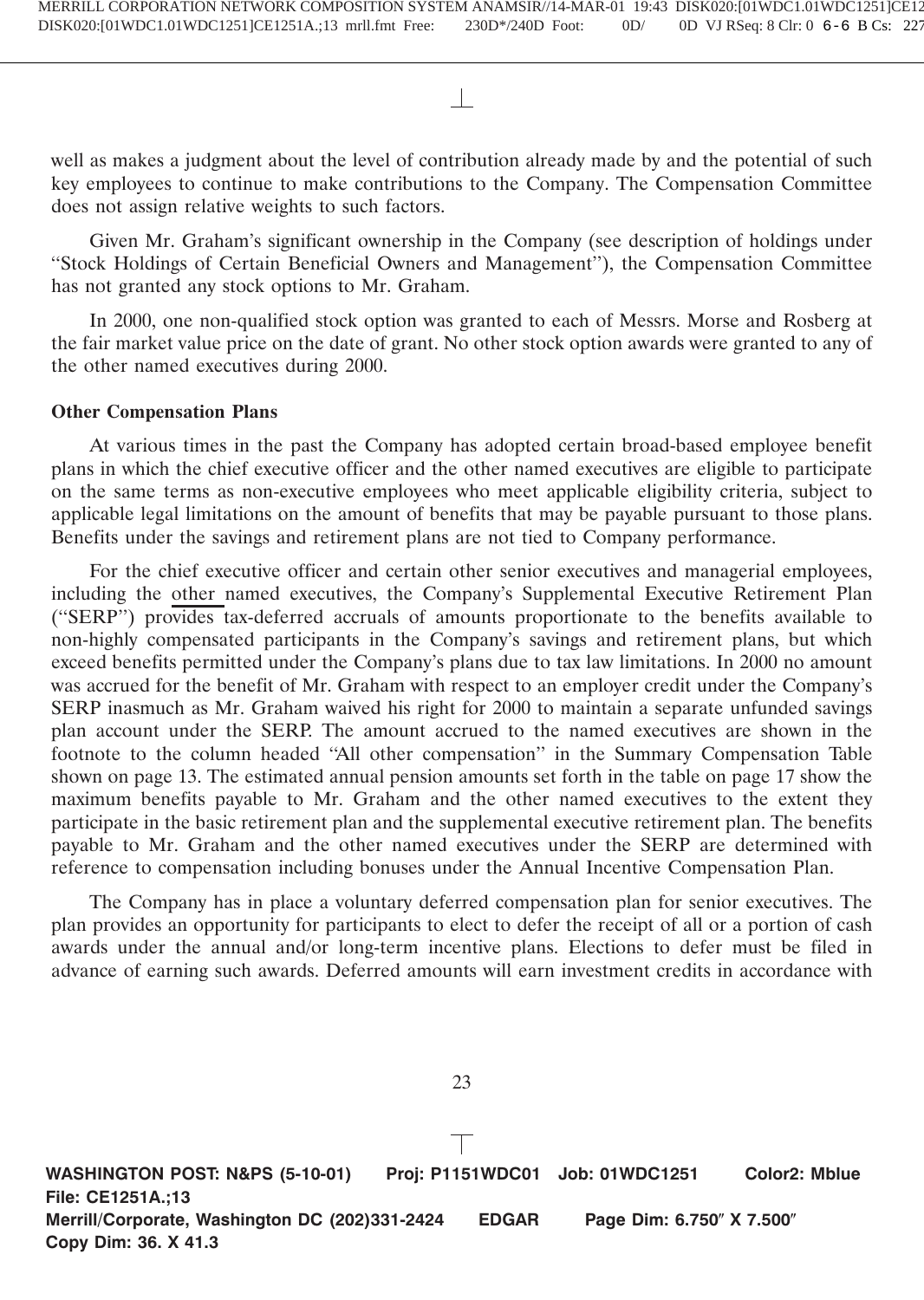participant elections from a choice of investment indexes. Deferred amounts will be payable at retirement or such other future date as specified by the participant at the time of election.

# **Conclusion**

Through the programs described above, a significant portion of the Company's executive compensation is linked directly to business unit and corporate performance and stock price appreciation. The Compensation Committee intends to continue the policy of linking executive compensation to corporate performance and returns to shareholders and deems it desirable that compensation paid under the Annual Incentive Compensation Plan, the Long-Term Incentive Compensation Plan and the Stock Option Plan meet the requirements of Section 162(m) of the Internal Revenue Code concerning deductibility of executive compensation. However, the Committee reserves the right to put in place compensation programs that do not meet the requirements of Section 162(m) so as to result in compensation payments that are not deductible by the Company, if such programs are otherwise in the best interests of the Company.

> George W. Wilson, Chairman Daniel B. Burke James E. Burke Donald R. Keough

# **Compensation Committee Interlocks and Insider Participation**

Daniel B. Burke, James E. Burke, Donald R. Keough, and George W. Wilson served as members of the Compensation Committee in 2000.

# **AUDIT COMMITTEE REPORT**

One of the standing committees of the Board of Directors of the Company is the Audit Committee. Currently there are three members of the Board on the Audit Committee—Ralph E. Gomory, William J. Ruane and Daniel B. Burke, who serves as chairman of the Audit Committee. The Audit Committee operates under a mandate from the Board of Directors and a copy of its most recent charter, as adopted by the Board of Directors, is annexed hereto as Appendix I.

**WASHINGTON POST: N&PS (5-10-01) Proj: P1151WDC01 Job: 01WDC1251 Color2: Mblue File: CE1251A.;13 Merrill/Corporate, Washington DC (202)331-2424 EDGAR Page Dim: 6.750" X 7.500" Copy Dim: 36. X 41.3**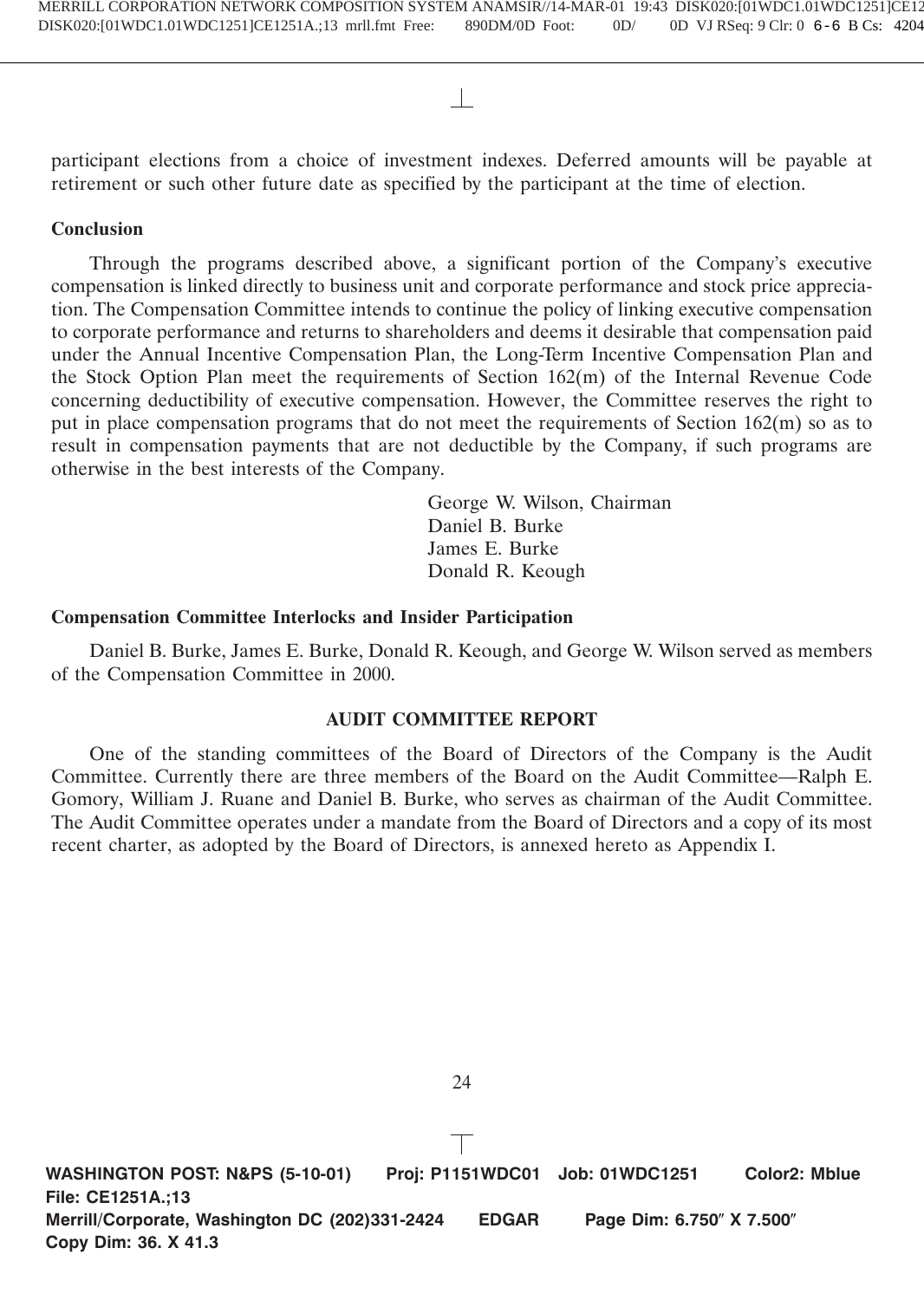Management has the primary responsibility for the financial statements and the reporting process. The Company's independent auditors, PricewaterhouseCoopers LLP, are responsible for expressing an opinion on the conformity of the Company's audited financial statements to generally accepted accounting principles. In this context, the Audit Committee has reviewed and discussed the audited fiscal year 2000 financial statements with the Company's management. In addition, the Audit Committee has discussed with PricewaterhouseCoopers LLP the matters required to be discussed by Statement on Accounting Standards No. 61 (Communication with Audit Committees), as modified or supplemented. The Audit Committee has received the written disclosures and the letter from PricewaterhouseCoopers LLP required by Independence Standards Board Standard No. 1 (Independence Discussions with Audit Committees), as modified or supplemented, and has discussed with the independent auditors their independence from the Company and its management. The Audit Committee has also considered whether PricewatershouseCoopers LLP's provision of non-audit services to the Company is compatible with maintaining the independence of such firm.

# *Audit Fees*

For 2000, the fees paid for the annual audit and for the review of quarterly financial statements included in the Company's Form 10-Q reports, including reimbursable expenses, were \$860,000.

# *Financial Information Systems Design and Implementation Fees*

For 2000, there were no fees paid to PricewatershouseCoopers LLP for financial information systems design or implementation.

# *All Other Fees*

For 2000, fees billed (including reimbursable expenses) for all other non-audit services, including tax-related services, due diligence services, and other expert services, rendered by PricewatershouseCoopers LLP were \$964,292.

Based on such review and discussion and in reliance thereon, the Audit Committee recommended to the Board of Directors, and the Board has approved, that the audited financial statements be included in the Company's Annual Report on Form 10-K for the year ended December 31, 2000, for filing with the Securities and Exchange Commission.

> Daniel B. Burke, Chairman Ralph E. Gomory William J. Ruane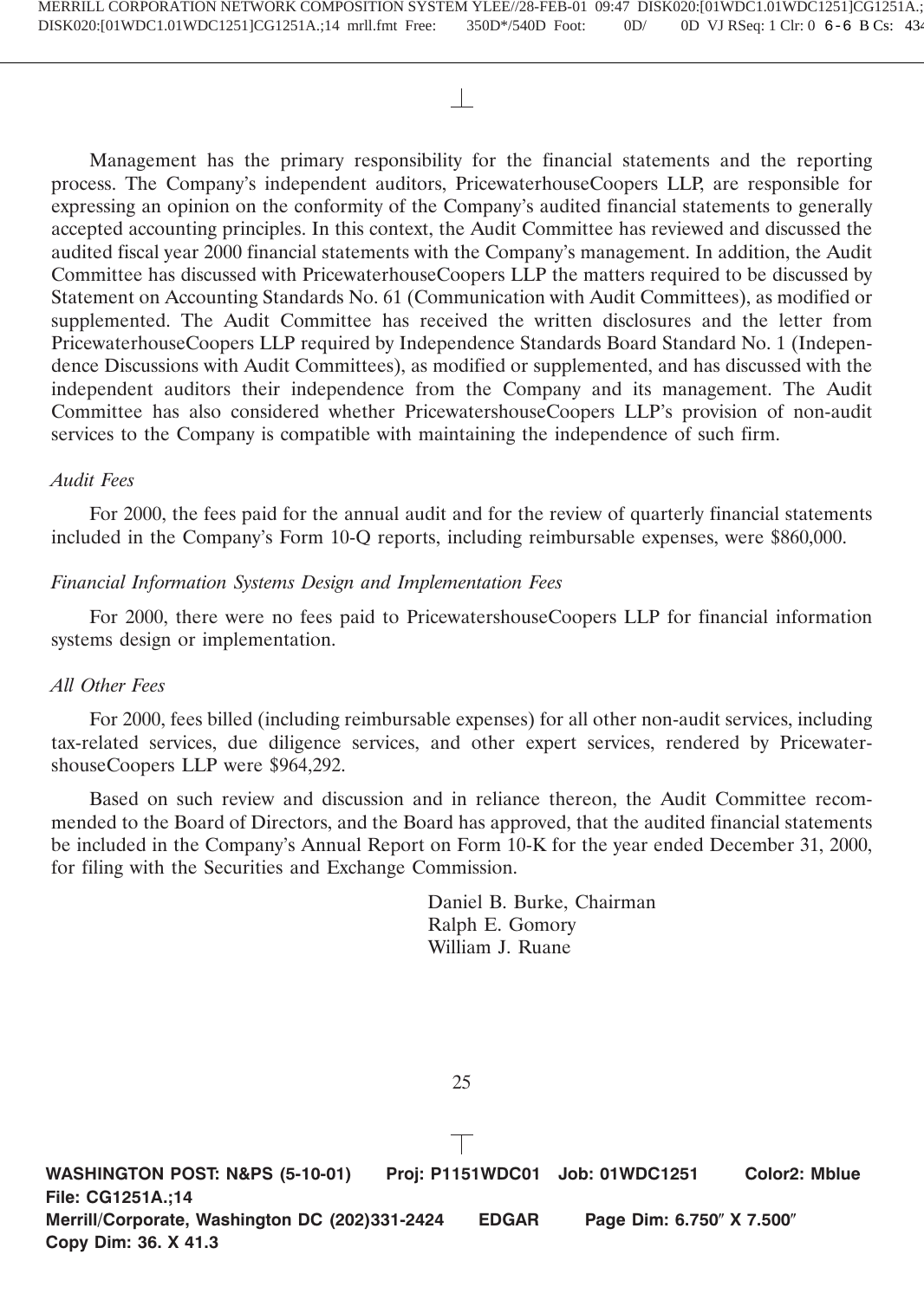# **PERFORMANCE GRAPH**

The following graph is a comparison of the yearly percentage change in the Company's cumulative total shareholder return with the cumulative total return of the Standard & Poor's 500 Stock Index and the Standard & Poor's Publishing/Newspapers Index. The Standard & Poor's 500 Stock Index is comprised of 500 U.S. companies in the industrial, transportation, utilities and financial industries, weighted by market capitalization. The Standard & Poor's Publishing/Newspapers Index is comprised of Dow Jones & Company, Inc., Gannett Co., Inc., Knight-Ridder, Inc., The New York Times Company, The Times Mirror Company (through the date of its acquisition by Tribune Company in May 2000) and Tribune Company, weighted by market capitalization.

The graph reflects the investment of \$100 on December 31, 1995 in the Company's Class B Common Stock, the Standard & Poor's 500 Stock Index and the Standard & Poor's Publishing/ Newspapers Index. For purposes of this graph, it has been assumed that dividends were reinvested on the date paid in the case of the Company and on a quarterly basis in the case of the Standard  $\&$ Poor's 500 Index and the Standard & Poor's Publishing/Newspaper Index.



| December 31                 | 1995   | 1996   | 1997   | 1998   | 1999   | 2000   |
|-----------------------------|--------|--------|--------|--------|--------|--------|
| <b>Washington Post</b>      | 100.00 | 120.64 | 177.35 | 212.73 | 206.51 | 231.60 |
| S&P 500                     | 100.00 | 122.96 | 163.98 | 210.84 | 255.22 | 231.98 |
| S&P Publishing (Newspapers) | 100.00 | 127.14 | 207.25 | 214.51 | 294.75 | 253.15 |

26

**WASHINGTON POST: N&PS (5-10-01) Proj: P1151WDC01 Job: 01WDC1251 Color2: Mblue File: CG1251A.;14 Merrill/Corporate, Washington DC (202)331-2424 EDGAR Page Dim: 6.750" X 7.500" Copy Dim: 36. X 41.3**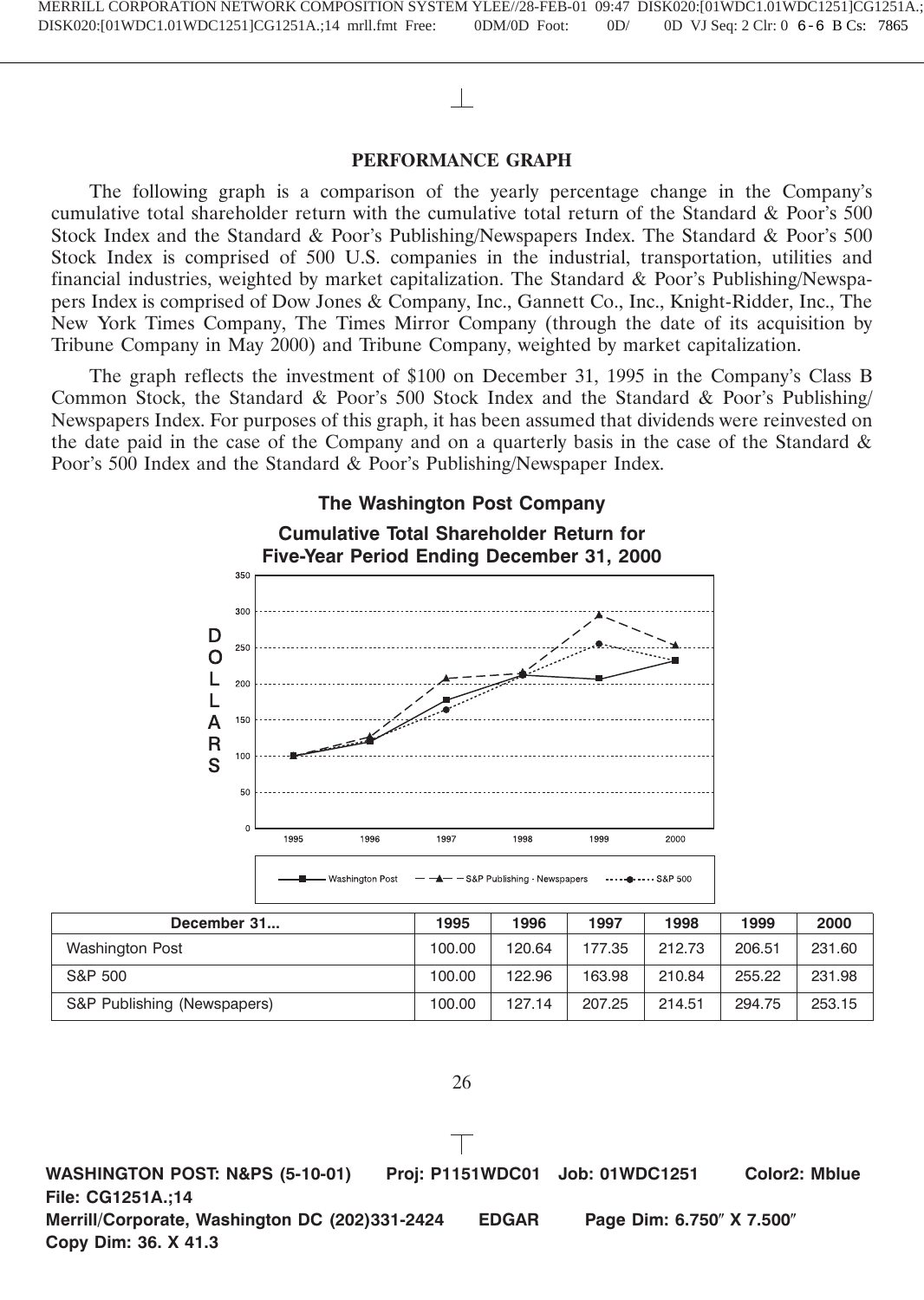# **Certain Relationships and Related Transactions**

Effective May 1, 2000, the Company renewed a contract with Mrs. Elizabeth Weymouth, the daughter of Mrs. Katharine Graham and the sister of Mr. Donald Graham, under which she contributes articles to The Washington Post newspaper. During 2000, Mrs. Weymouth received compensation of \$94,375 and reimbursement of certain expenses associated with providing those articles. In addition in 1999, Newsweek, Inc., a wholly-owned subsidiary of the Company, entered into a two-year agreement with Mrs. Weymouth, under which she contributes articles to Newsweek magazine. During 2000, Mrs. Weymouth received from Newsweek compensation of \$52,300 and reimbursement of certain expenses associated with providing those articles.

On March 10, 2000, the Company announced that Mr. Alan Spoon, then President and Chief Operating Officer, had elected to leave the Company and join Polaris Venture Partners. Following the termination of his employment in April 2000, Mr. Spoon has on a consulting basis provided advice on business matters affecting the Company. Mr. Spoon's consulting contract, which is terminable by either party upon written notice, was initially for one year and was renewed for an additional year in December 2000. Mr. Spoon is being paid an annual fee of \$75,000 for his services, payable in quarterly installments.

# **OTHER MATTERS THAT MAY COME BEFORE THE MEETING**

As of the date of this Proxy Statement the only matters that the Board of Directors expects to present to the meeting are those discussed herein. If any other matter or matters are properly brought before the meeting or any adjournment thereof, it is the intention of the persons named in the accompanying form of Proxy to vote on those matters in accordance with their best judgment.

Upon the recommendation of the Audit Committee, the Board of Directors has selected PricewaterhouseCoopers LLP as the Company's independent accountants to audit and report on its financial statements for the fiscal year 2001. The same firm has acted as the Company's independent accountants continuously since the Company was organized in 1946. As in previous years, a representative of PricewaterhouseCoopers LLP will be present at the Annual Meeting, will have the opportunity to make any statement he may desire with respect to the Company's financial statements for 2000 and his firm's relationship with the Company, and will be available to respond to appropriate questions from stockholders.

**WASHINGTON POST: N&PS (5-10-01) Proj: P1151WDC01 Job: 01WDC1251 Color2: Mblue File: CG1251A.;14 Merrill/Corporate, Washington DC (202)331-2424 EDGAR Page Dim: 6.750" X 7.500" Copy Dim: 36. X 41.3**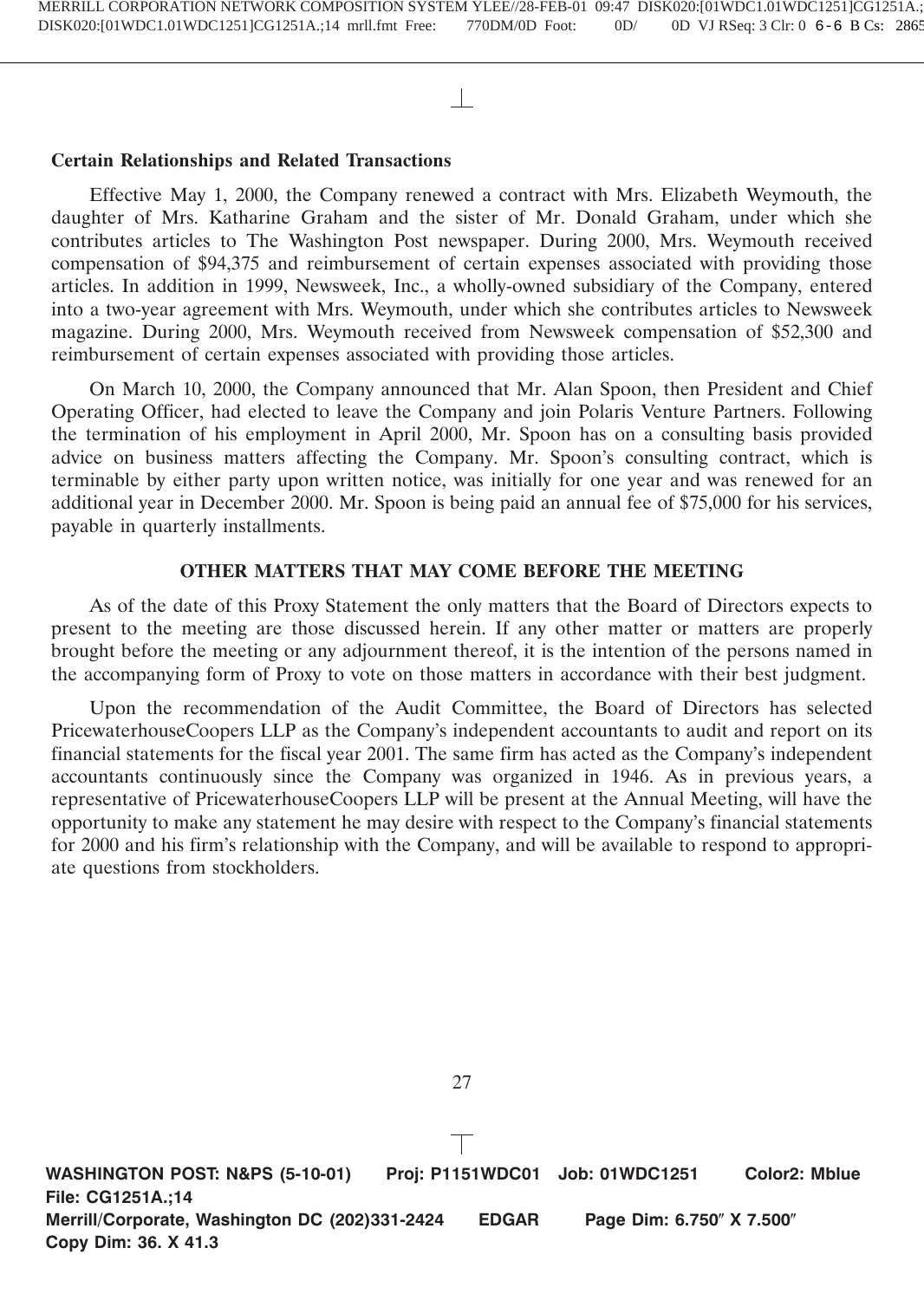# **Appendix I**

# **AUDIT COMMITTEE CHARTER (adopted May 11, 2000)**

The Audit Committee is appointed by the Board of Directors of The Washington Post Company (the ''Board'') to assist the Board in monitoring (1) the integrity of the financial statements of the Company, (2) the compliance by the Company with legal and regulatory requirements and (3) the independence and performance of the Company's internal and external auditors.

The members of the Audit Committee, who shall be appointed by the Board in accordance with the By-laws of the Company, shall meet the independence and experience requirements of the New York Stock Exchange.

The Audit Committee shall have the authority to retain its own legal, accounting or other consultants to advise the Committee. The Audit Committee may request any officer or employee of the Company, including its affiliates, or the Company's outside counsel or independent auditor to attend a meeting of the Committee or to meet with any members of, or consultants to, the Committee.

The Audit Committee shall make regular reports to the Board.

The Audit Committee shall:

1. Review and reassess the adequacy of this Charter annually and recommend any proposed changes to the Board for approval.

2. Review the annual audited financial statements with management and the independent auditor, including major issues regarding accounting and auditing principles and practices, as well as the adequacy of internal controls, that could significantly affect the Company's financial statements.

3. Review an analysis prepared by management and the independent auditor of significant financial reporting issues and judgments made in connection with the preparation of the Company's financial statements.

4. Review, from time to time, with management and the independent auditor events or transactions to the extent they have a material impact on the Company's quarterly financial statements prior to the release of quarterly earnings.

5. Meet periodically with management to review the Company's major financial risk exposures and the steps management has taken to monitor and control such exposures.

6. Review major changes to the Company's auditing and accounting principles and practices as suggested by the independent auditor, internal auditors or management.

7. Recommend to the Board the appointment of the independent auditor, which firm is ultimately accountable to the Audit Committee and the Board.

8. Approve the fees to be paid to the independent auditor.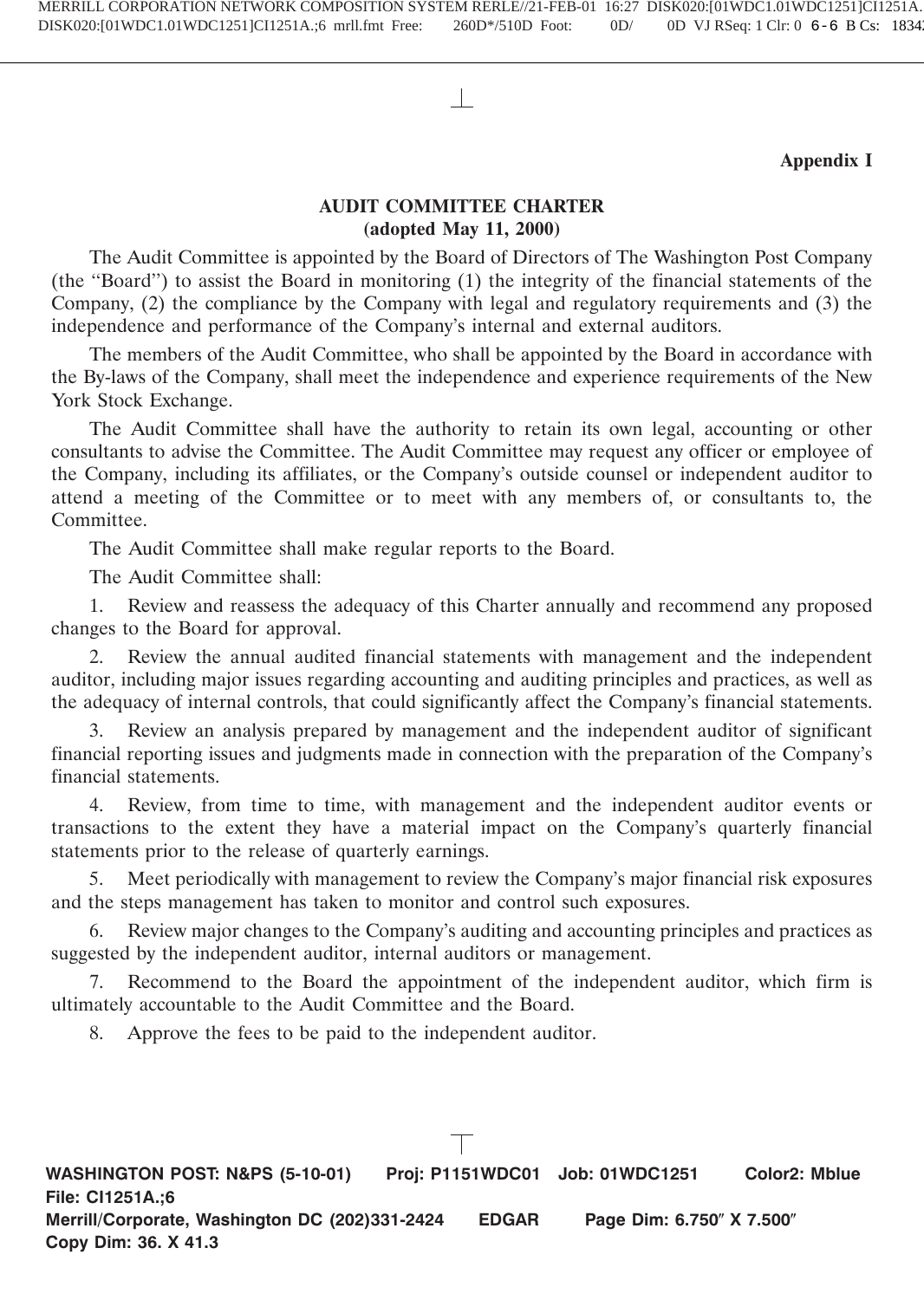9. Receive periodic reports from the independent auditor regarding the auditor's independence, including a delineation of all relationships between the independent auditor and the Company, discuss such reports with the auditor, and if so determined by the Audit Committee, recommend that the Board take appropriate action to satisfy itself of the independence of the auditor.

10. Evaluate together with the Board the performance of the independent auditor and, if so determined by the Audit Committee, recommend that the Board replace the independent auditor.

11. Review the appointment and replacement of the senior most internal auditing executive.

12. Review the significant reports to management prepared by the internal auditing department and management's responses.

13. Meet with the independent auditor prior to the audit to review the planning and staffing of the audit.

14. Obtain from the independent auditor assurance that Section 10A of the Private Securities Litigation Reform Act of 1995<sup>1</sup> has not been implicated.

15. Obtain reports from management, the Company's senior most internal auditing executive and the independent auditor that the Company's subsidiary/foreign affiliated entities are in conformity with applicable legal requirements and the Company's Code of Conduct.

16. Discuss with the independent auditor the matters required to be discussed by Statement on Auditing Standards No.  $61<sup>2</sup>$  relating to the conduct of the audit.

17. Review with the independent auditor any problems or difficulties the auditor may have encountered and any management letter provided by the auditor and the Company's response to that letter. Such review should include:

(a) Any difficulties encountered in the course of the audit work, including any restrictions on the scope of activities or access to required information.

(b) Any changes required in the planned scope of the internal audit.

(c) The internal audit department's responsibilities, budget and staffing.

18. Prepare the report required by the rules of the Securities and Exchange Commission to be included in the Company's annual proxy statement.

19. Advise the Board with respect to the Company's policies and procedures regarding compliance with applicable laws and regulations and with the Company's Code of Conduct.

20. Review with the Company's general counsel legal matters that may have a material impact on the financial statements, the Company's compliance policies and any material reports or inquiries received from regulators or governmental agencies.

21. Meet at least annually on an individual basis with the chief financial officer, the senior most internal auditing executive and the independent auditor in separate executive sessions.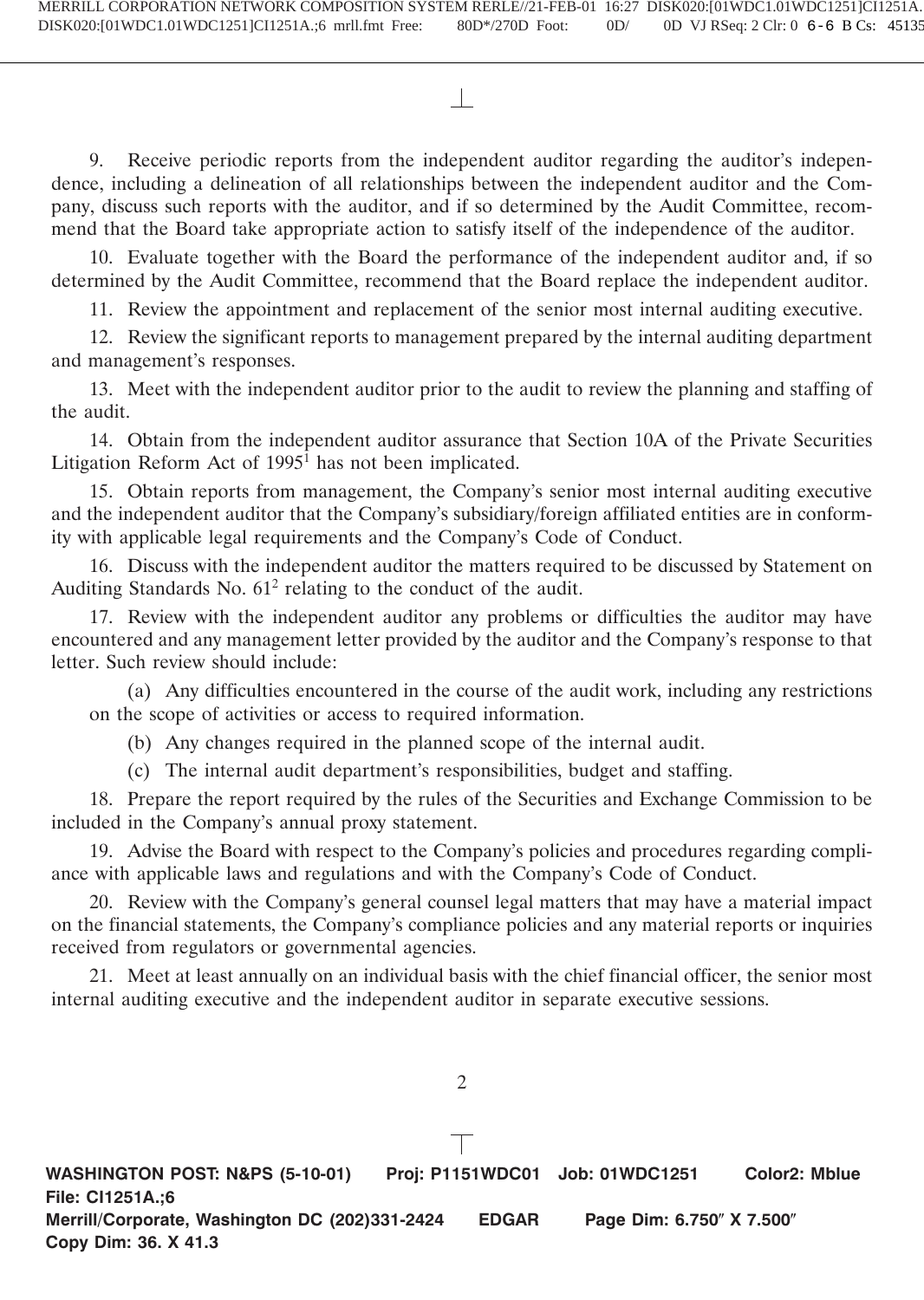While the Audit Committee has the responsibilities and powers set forth in this Charter, it is not the duty of the Audit Committee to plan or control audits or to determine that the Company's financial statements are complete and accurate and are in accordance with generally accepted accounting principles. This is the responsibility of management and the independent auditor. Nor is it the duty of the Audit Committee to conduct investigations, to resolve disagreements, if any, between management and the independent auditor or to assure compliance with laws and regulations and the Company's Code of Conduct.

3

**WASHINGTON POST: N&PS (5-10-01) Proj: P1151WDC01 Job: 01WDC1251 Color2: Mblue File: CI1251A.;6 Merrill/Corporate, Washington DC (202)331-2424 EDGAR Page Dim: 6.750" X 7.500" Copy Dim: 36. X 41.3**

<sup>1</sup> Section 10A of the Private Securities Litigation Reform Act of 1995 requires in connection with an audit by the external auditors (i) procedures designed to provide reasonable assurance of detecting illegal acts that would have a direct and material effect on the determination of financial statement amounts, (ii) procedures designed to identify related party transactions that are material to the financial statements or otherwise require disclosure therein and (iii) an evaluation of whether there is doubt about the ability of the issuer to continue as a going concern during the ensuing fiscal year.

<sup>2</sup> SAS No. 61 requires an independent auditor to communicate to the Audit Committee matters related to the conduct of the audit, such as the selection of and changes in significant accounting policies, the methods used to account for significant accounting policies in controversial or emerging areas, the process used by management in formulating particularly sensitive accounting estimates and the basis for the auditor's conclusions regarding the reasonableness of those estimates, significant adjustments arising from the audit, and disagreements with management over the application of accounting principles, the basis for management's accounting estimates and the disclosures in the financial statements.